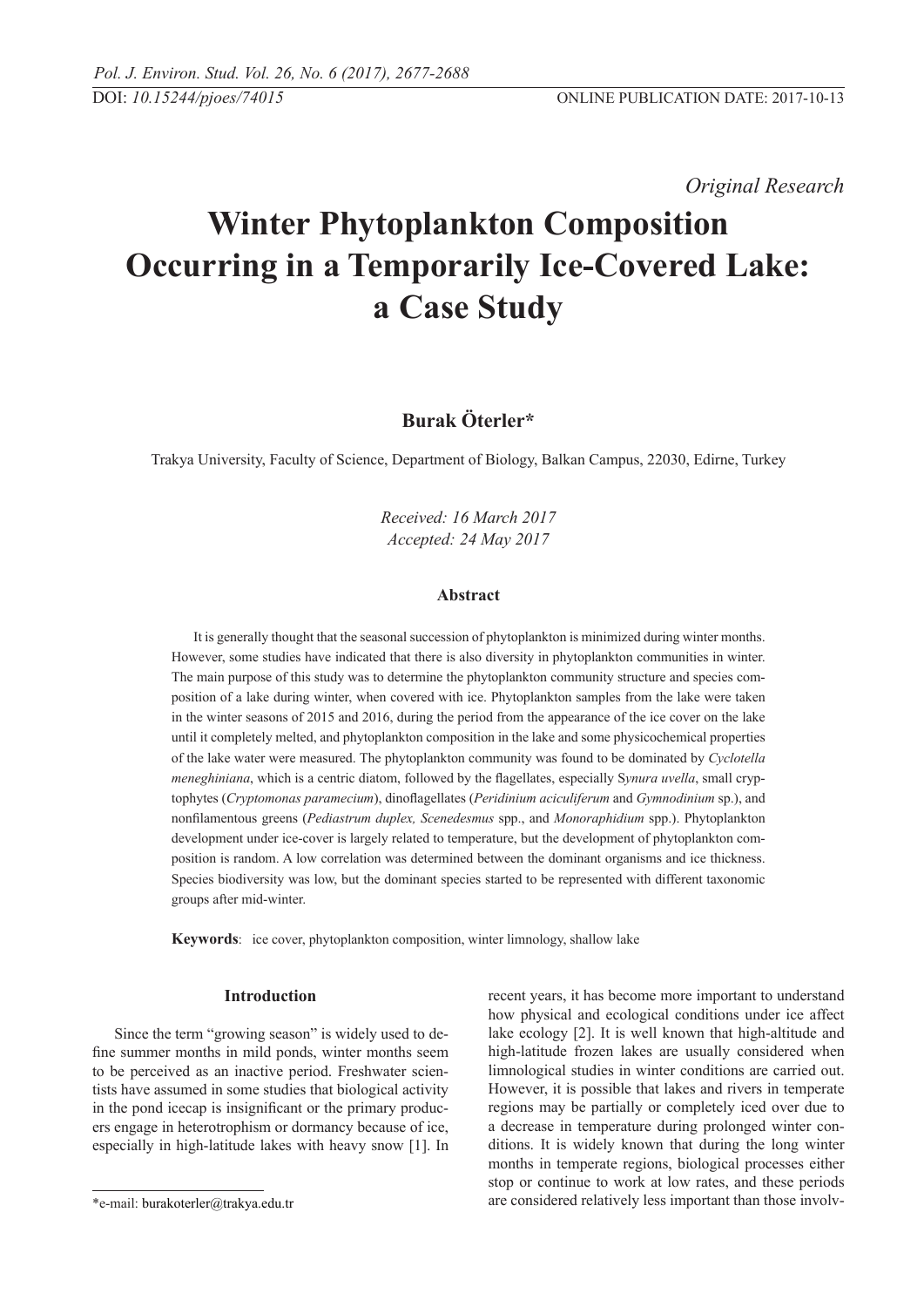ing heightened biological processes. In the current situation, heating affects the surface water temperature directly and physicochemical and biological processes indirectly [3].

Temperature is one of the most important variables for lakes in the formation of ice cover, and many lakes and rivers in the northern hemisphere are directly affected by climate change [4-5]. Moreover, despite the direct climatic effects on lake ecosystems, seasonally ice-covered lentic ecosystems are severely understudied, particularly in comparison to the open water [6].

In addition to temperature, because of the short photoperiod and variable physical conditions during winter months, light can also be a limiting factor for photosynthesis under ice [7-8]. However, when the light is sufficient for photosynthesis, the environment under ice cover can be quite favourable; the complex under-ice environment's convection can sustain the nutrients and the algae mixed in the photic region [2].

Especially due to the timing and characteristics of precipitation, wind, temperature change, and solar radiation, ice cover may have more light transmittance than lake water during the winter season [9]. For example, in the case of Russia's Lake Baikal, ice cover provides a foothold and can generate a wide living space to make it easier for attached algae to access the light [10]. However, compared to other seasons, aquatic organisms in lake ecosystems during the ice-cover period may struggle with problems like light usage, gas exchange between the atmosphere and water, and mixing detention due to wind and low temperatures [11]. Therefore, organisms under ice may migrate upwards to survive – especially to benefit from light until the melting period [12].

Icing mounds in big lakes are mobile, and they are especially likely to move with the wind [13]; however, during cold winters, those in medium-sized lakes are static, while they can be mobile during relatively mild winters [9]. The winter ice-cover in small lakes is stable [11]. Temperature during cold and windless nights in small and shallow lakes can swiftly cool down to the point of freezing faster than it can in deep lakes, and melting can take a long time [14]. In such cases, we do not have enough information or estimation about how the community structure will be affected or how it will shape the new communities [15-16]. Ecological dynamics in aquatic ecosystems are especially vulnerable to climate change [17-19], as the thermal structure of a lake and its mixing pattern are directly and predominantly influenced by climate [20].

Despite these pressures, pelagic organisms may develop ecological adaptations, and the species variety and organism number may surprisingly increase under the ice cover; such organisms may be found in enormous numbers [21]. In fact, in a study done by Twiss et al. [22], it was found that in the middle of winter, when the lake was frozen, phytoplankton growth was almost as high as in the summer months. The same results were reported by Lenard and Wojciechowska, Wojciechowska and Lenard, Babanazarova et al., Özkundakci et al., and Kalinowska and Grabowska [23-27]. The main objectives of the present study, which was carried out in a eutrophic, temperate, artificial, and shallow Balkan Lake, were: i) to determine the spatial and temporal distribution of phytoplankton in the lake by identifying its community structure during ice-covered periods and ii) to determine the response of the phytoplankton community to some environmental variables during extreme winter conditions.

#### **Material and Methods**

#### Study Site

The Balkan Arboretum was constituted in Trakya University in 1996; in 1998, Balkan Lake was artificially created by partially arranging and deepening a wetland and raising the front with an embankment. The lake is classified as a shallow eutrophic pond [28-29]. The lake is only 39 meters above sea level and covers an area of 0.8 km2 ; it has a maximum depth of 180 cm and an average Secchi depth of 72 cm. It is located southeast of suburban Edirne  $(41°40'41"N, 26°33'49"E)$ . The climate is typical-



**Figure 1.** Map of Balkan Lake and its location in Trakya University Campus area.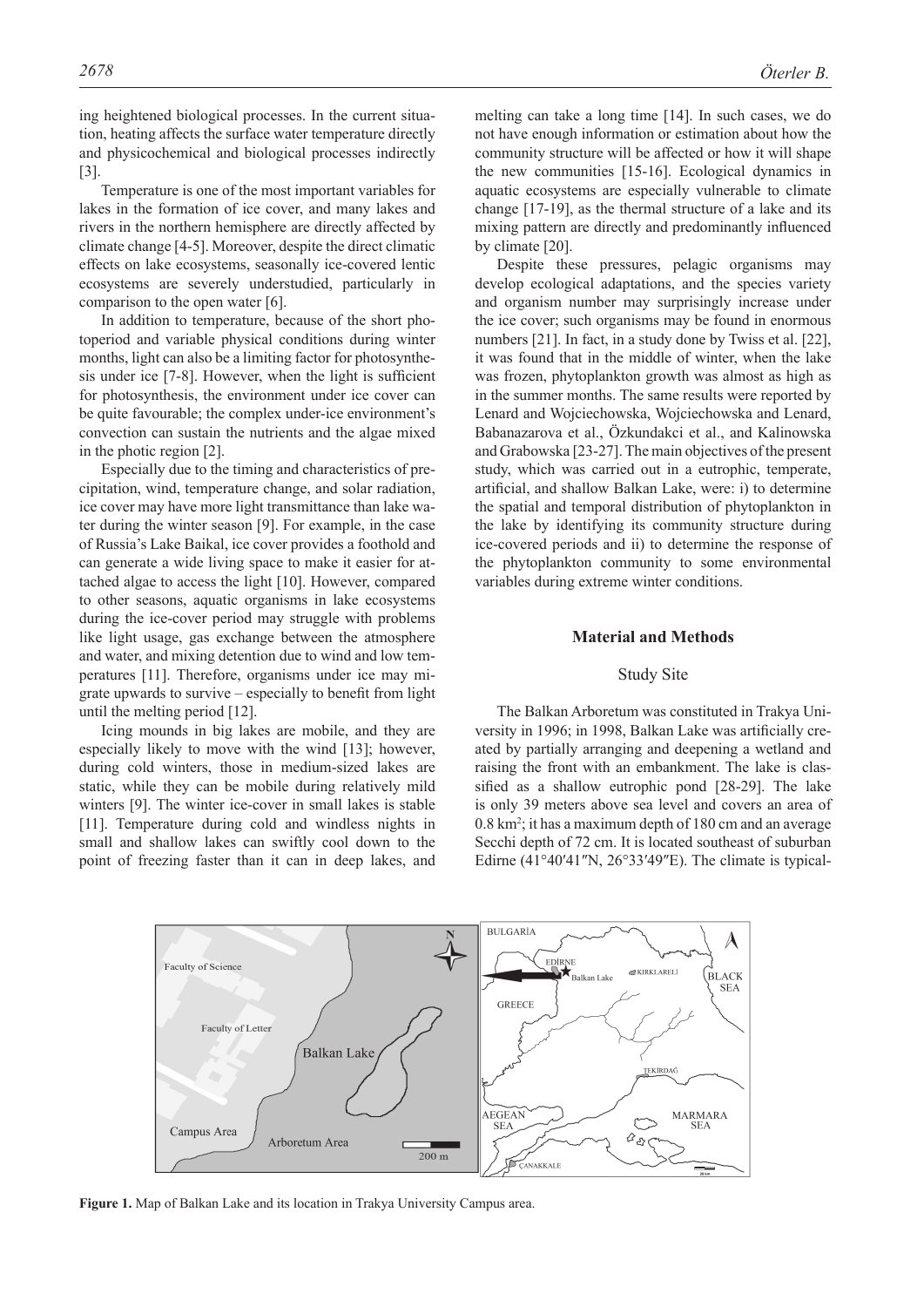|         | Air Temp.        | Wat. Temp. | Ice            | <b>PAR</b>     | pH   | Cond. | <b>DO</b> | <b>TDS</b> | <b>SRP</b> | NO,   | NO <sub>3</sub> | SO <sub>4</sub> |
|---------|------------------|------------|----------------|----------------|------|-------|-----------|------------|------------|-------|-----------------|-----------------|
| Week 1  | 2                | 2.2        | 0.4            | $\overline{0}$ | 8.05 | 0.94  | 3.55      | 0.61       | 2.71       | 0.005 | 4.4             | 70              |
| Week 2  | $-3$             | 1.6        | 2.4            | 111.9          | 8.25 | 0.98  | 4.15      | 0.57       | 1.66       | 0.005 | 3.9             | 78              |
| Week 3  | $-7$             | 0.8        | 4.8            | 91.2           | 7.82 | 0.96  | 3.15      | 0.56       | 2.55       | 0.006 | 4.8             | 38              |
| Week 4  | $-5$             | 1.2        | 3.1            | 110.2          | 7.88 | 0.94  | 3.25      | 0.51       | 1.61       | 0.007 | 4.5             | 44              |
| Week 5  | $-4$             | 1.8        | 4.4            | 91.1           | 7.63 | 0.92  | 2.9       | 0.5        | 2.27       | 0.004 | 4.1             | 36              |
| Week 6  | $-8$             | 0.3        | 5.4            | 100.2          | 7.86 | 0.87  | 2.25      | 0.49       | 2.65       | 0.004 | 4.4             | 15              |
| Week 7  | $-5$             | 0.6        | 10.4           | 43.3           | 7.12 | 0.88  | 2.35      | 0.49       | 2.75       | 0.006 | 4.2             | 22              |
| Week 8  | $-3$             | 1.8        | 7.1            | 67.3           | 7.23 | 0.94  | 2.25      | 0.5        | 1.88       | 0.005 | 3.8             | 35              |
| Week 9  | 2                | 2.1        | 7.8            | 53.1           | 7.66 | 0.99  | 3.35      | 0.57       | 1.65       | 0.007 | 4.5             | 33              |
| Week 10 | 6                | 2.5        | 2.7            | 126.7          | 7.54 | 0.92  | 3.15      | 0.57       | 1.42       | 0.005 | 4.4             | 52              |
| Week 11 | $-1$             | 1.6        | 1.4            | 132.2          | 7.35 | 0.97  | 3.45      | 0.57       | 2.35       | 0.005 | 4.1             | 65              |
| Week 12 | $\boldsymbol{9}$ | 3.2        | $\overline{0}$ | $\overline{0}$ | 7.89 | 0.97  | 4.75      | 0.63       | 1.75       | 0.005 | 4.2             | 75              |

Table 1. Weekly distributions of the environmental variables measured.

\*Air Temp. (air temperature, °C), Wat. Temp. (water temperature, °C), PAR (photosynthetically active radiation, µmol m<sup>-2</sup>.s<sup>-1</sup>) Ice (ice thickness, cm), Cond. (conductivity, μS.cm-1), DO (dissolved oxygen, mg.L-1), TDS (total dissolved solids, g.L-1),

SRP (soluable reactive phosporus, g.L<sup>-1</sup>), NO<sub>2</sub> (nitrite, mg.L<sup>-1</sup>), NO<sub>3</sub> (nitrate, mg.L<sup>-1</sup>), SO<sub>4</sub> (sulphate, mg.L<sup>-1</sup>)

ly characterised by four distinct seasons; the mean annual air temperature in this region is about 13.7ºC, and the long-term annual precipitation is approximately 50.12  $\text{kg/m²/yr²}$  [30]. The coldest months are December, January, and February, with mean monthly temperatures ranging from 2.7 to 4.6ºC. The lake regularly freezes over during winter months; ice-covered periods vary from a few days to several tens of days, plus one or two times of intermittent ice-cover in a year. We defined the winter and ice-covered period based on the winter solstice, starting on 4 December 2015 and ending on 19 February 2016 (Fig. 1).

#### Sampling and Identification

Winter severity varied substantially over the study period; ice cover started to appear on 4 December 2015 and melted on 19 February 2016. There was partial ice cover in the last two weeks of our 12-week study. Additional seasonal samplings were carried out in autumn 2015, spring 2016, summer 2016, and autumn 2016 for comparison with the winter period.

Sampling of phytoplankton during the ice-covered periods was performed weekly. Following the weather temperature drop to under zero values, the first sample was taken by crushing the ice cover at midday. Light transmission (photosynthetically active radiation, PAR) during sampling was measured with a lux meter. Ice thickness was measured at different parts of the sampling sites with the help of a calliper. Sampling lasted 12 weeks until the ice cover on the lake completely melted. Detailed descriptions of sampling techniques and sample processing are given by Driescher et al. and Gerten and Adrian [31-32].

Water temperature, pH, dissolved oxygen (DO), total dissolved solids (TDS), and conductivity were measured on-site during samplings using field-type equipment. A simple dark bottle (2 L) was used to obtain water samples just below the ice of the water body to determine nitrate  $(NO_3)$ , nitrite  $(NO_2)$ , soluble reactive phosphorus (SRP), and sulphate  $(SO_4)$  – all of which were measured in the laboratory in accordance with APHA methods (Eaton et al. 2012). Chlorophyll-*a* was determined by spectrophotometric analysis following Nusch [33].

Sampled phytoplankton specimens were identified via the investigation of temporary preparations. For this purpose, water samples were filtered from Whatman GF/A paper with the help of a water trompe and dissolved in

Table 2. Phytoplanktonic abundance determined seasonally in Balkan Lake and their distributions with respect to groups  $(cell. ml<sup>-1</sup>).$ 

|                        | Winter  | <b>Autumn</b> | Summer  | <b>Spring</b> |  |  |
|------------------------|---------|---------------|---------|---------------|--|--|
| <b>Bacillariophyta</b> | 125,047 | 41,244        | 141,315 | 83,682        |  |  |
| <b>Chlorophyta</b>     | 71,396  | 95,843        | 134,807 | 69,568        |  |  |
| Cyanophyta             | 3,425   | 106,215       | 184,672 | 9,724         |  |  |
| Charophyta             | 726     | 58,214        | 56,834  | 24,188        |  |  |
| Cryptophyta            | 30,302  | 1,442         | 0       | 52,044        |  |  |
| <b>Miozoa</b>          | 17,538  | 1,247         | 9,322   | 10,322        |  |  |
| Ochrophyta             | 53,339  | 614           | 1,050   | 88,677        |  |  |
| Euglenophyta           | 86,755  | 88,144        | 88,433  | 79,854        |  |  |
| Average                | 388,527 | 392,963       | 616,433 | 418,059       |  |  |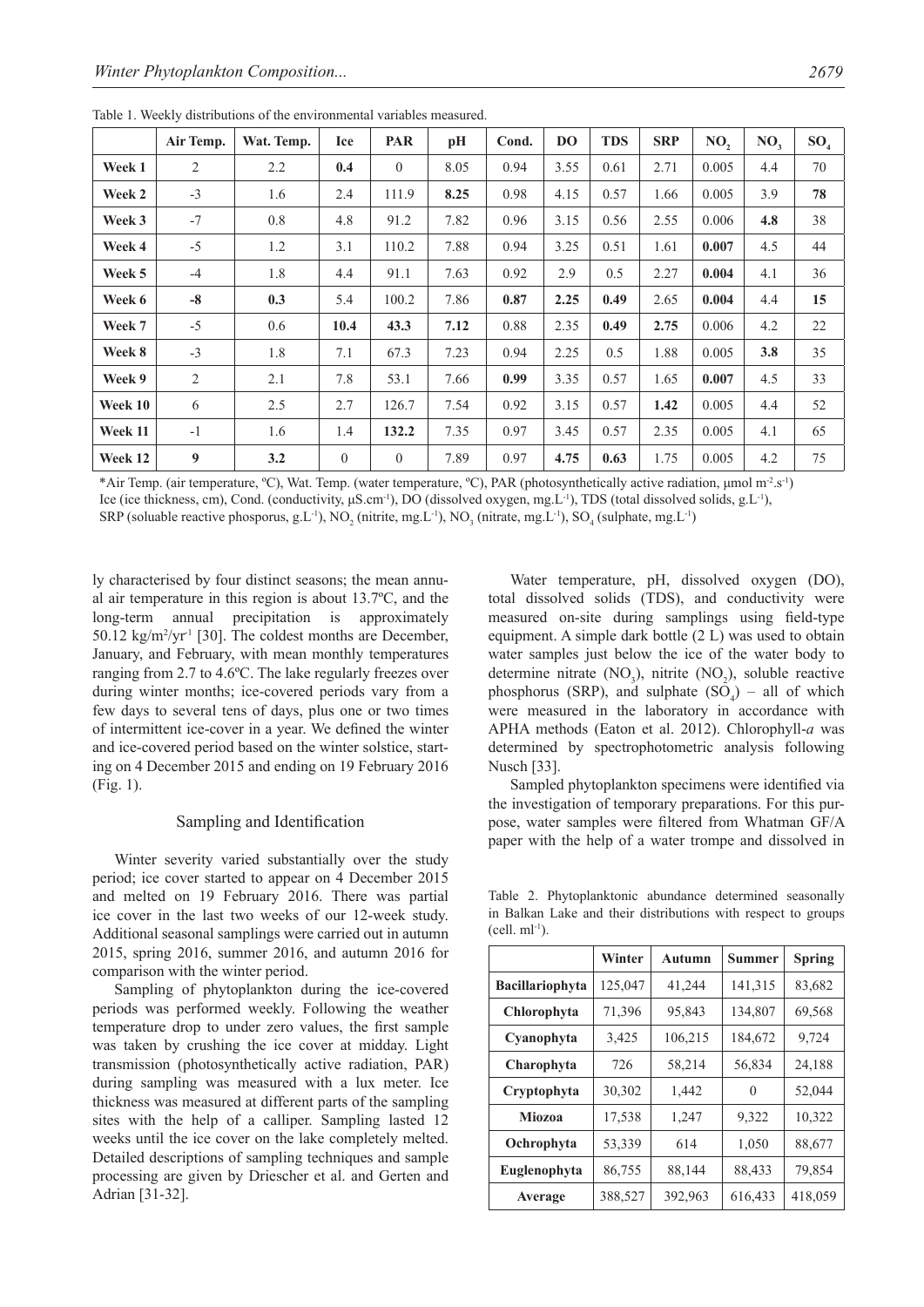| Algological Groups                    |        | Sampling Periods (Weeks) |        |                   |                  |        |        |                   |        |                 |        |                   |  |
|---------------------------------------|--------|--------------------------|--------|-------------------|------------------|--------|--------|-------------------|--------|-----------------|--------|-------------------|--|
|                                       |        | $\overline{c}$           | 3      | $\overline{4}$    | 5                | 6      | 7      | 8                 | 9      | 10              | 11     | 12                |  |
| <b>BACILLARIOPHYTA</b>                |        |                          |        |                   |                  |        |        |                   |        |                 |        |                   |  |
| Class: Bacillariophyceae              |        |                          |        |                   |                  |        |        |                   |        |                 |        |                   |  |
| Order: Bacillariales                  |        |                          |        |                   |                  |        |        |                   |        |                 |        |                   |  |
| Nitzschia acicularis Smith            | $^{+}$ | $^{+}$                   | $+$    | $^{+}$            | $^{+}$           | $+$    | $^{+}$ | $^{+}$            |        |                 |        | $+$               |  |
| Nitzschia hungarica Grun.             |        |                          |        | $\! + \!\!\!\!$   |                  |        |        |                   |        |                 |        |                   |  |
| Nitzschia palea (Kütz.) Smith         | $^{+}$ | $\! +$                   | $+$    | $+$               | $\! + \!\!\!\!$  |        | $+$    |                   | $\! +$ |                 | $^{+}$ |                   |  |
| Order: Cocconeidales                  |        |                          |        |                   |                  |        |        |                   |        |                 |        |                   |  |
| Cocconeis placentula Ehren.           |        |                          |        |                   | $\boldsymbol{+}$ | $^{+}$ |        |                   |        |                 |        |                   |  |
| Order: Cymbellales                    |        |                          |        |                   |                  |        |        |                   |        |                 |        |                   |  |
| Cymbella lanceolata (Agardh) Agardh   |        | $^{+}$                   | $^{+}$ |                   |                  |        | $+$    |                   |        |                 |        |                   |  |
| Cymbella tumida (Bréb.) Van Heurck    | $^{+}$ | $^{+}$                   | $^{+}$ |                   | $\boldsymbol{+}$ | $^{+}$ |        | $\qquad \qquad +$ | $^{+}$ | $+$             |        | $^{+}$            |  |
| Gomphonema clavatum Ehren.            |        |                          |        |                   |                  | $^{+}$ |        |                   | $^{+}$ |                 |        |                   |  |
| Gomphonema parvulum (Kütz.) Kütz      |        | $^{+}$                   | $+$    |                   | $^{+}$           | $+$    | $+$    |                   |        |                 | $^{+}$ |                   |  |
| Gomphonema truncatum Ehren.           |        |                          | $^{+}$ | $+$               | $^{+}$           |        |        | $^{+}$            |        |                 | $^{+}$ | $\! + \!\!\!\!$   |  |
| Order: Fragilariales                  |        |                          |        |                   |                  |        |        |                   |        |                 |        |                   |  |
| Fragilaria crotonensis Kitton         | $^{+}$ | $^{+}$                   | $^{+}$ |                   |                  |        | $+$    |                   |        | $^{+}$          |        |                   |  |
| Fragilaria ulna (Nitzs.) L-Bertalot   | $^{+}$ | $^{+}$                   | $+$    | $^{+}$            | $^{+}$           | $^{+}$ |        | $\! + \!\!\!\!$   | $^{+}$ | $^{+}$          |        | $\qquad \qquad +$ |  |
| Order: Naviculales                    |        |                          |        |                   |                  |        |        |                   |        |                 |        |                   |  |
| Craticula cuspidata (Kütz.) Mann      |        |                          |        |                   |                  |        |        |                   |        |                 |        |                   |  |
| Navicula cryptocephala Kütz.          | $+$    | $^{+}$                   | $+$    | $^{+}$            |                  | $+$    | $^{+}$ |                   | $^{+}$ | $^{+}$          | $^{+}$ | $^{+}$            |  |
| Navicula lanceolata (Ag.) Kütz.       |        | $^{+}$                   | $+$    | $+$               |                  | $+$    | $^{+}$ |                   |        |                 |        |                   |  |
| Navicula sp.                          | $^{+}$ | $^{+}$                   | $^{+}$ | $^{+}$            |                  | $^{+}$ | $^{+}$ | $^{+}$            | $^{+}$ | $^{+}$          | $^{+}$ | $^{+}$            |  |
| Pinnularia dactylus Ehren.            |        |                          | $^{+}$ | $\! + \!\!\!\!$   |                  | $+$    |        |                   |        | $\! + \!\!\!\!$ |        | $\qquad \qquad +$ |  |
| Order: Rhopalodiales                  |        |                          |        |                   |                  |        |        |                   |        |                 |        |                   |  |
| Epithemia adnata (Kütz.) Bréb.        | $^{+}$ | $^{+}$                   | $^{+}$ | $^{+}$            | $^{+}$           |        |        | $^{+}$            | $^+$   | $^{+}$          | $^{+}$ | $^{+}$            |  |
| Rhopalodia gibba (Ehren.) Müller      |        | $^{+}$                   |        | $\qquad \qquad +$ |                  |        |        | $\qquad \qquad +$ |        |                 |        |                   |  |
| Order: Surirellales                   |        |                          |        |                   |                  |        |        |                   |        |                 |        |                   |  |
| Cymatopleura solea (Bréb.) Smith      |        |                          |        |                   |                  |        |        |                   |        |                 |        |                   |  |
| Order: Tabellariales                  |        |                          |        |                   |                  |        |        |                   |        |                 |        |                   |  |
| Diatoma vulgaris Bory                 | $^{+}$ | $^{+}$                   |        |                   |                  |        |        |                   |        |                 | $^{+}$ | $^{+}$            |  |
| Order: Thalassiophysales              |        |                          |        |                   |                  |        |        |                   |        |                 |        |                   |  |
| Amphora ovalis (Kütz.) Kütz.          | $+$    | $^{+}$                   |        |                   |                  |        |        |                   |        |                 | $^{+}$ | $^{+}$            |  |
| Class: Coscinodiscophyceae            |        |                          |        |                   |                  |        |        |                   |        |                 |        |                   |  |
| Order: Aulacoseirales                 |        |                          |        |                   |                  |        |        |                   |        |                 |        |                   |  |
| Aulacoseira granulata (Ehren.) Simon. | $^{+}$ |                          |        |                   |                  |        |        |                   | $+$    |                 |        |                   |  |
| Order: Melosirales                    |        |                          |        |                   |                  |        |        |                   |        |                 |        |                   |  |
| Melosira varians Agardh               | $^{+}$ |                          |        |                   |                  |        |        |                   |        |                 |        | $^{+}$            |  |
| Class: Mediophyceae                   |        |                          |        |                   |                  |        |        |                   |        |                 |        |                   |  |
| Order: Stephanodiscales               |        |                          |        |                   |                  |        |        |                   |        |                 |        |                   |  |
|                                       |        |                          |        |                   |                  |        |        |                   |        |                 |        |                   |  |

# Table 3. List of phytoplanktonic algal composition of Balkan Lake during the study period.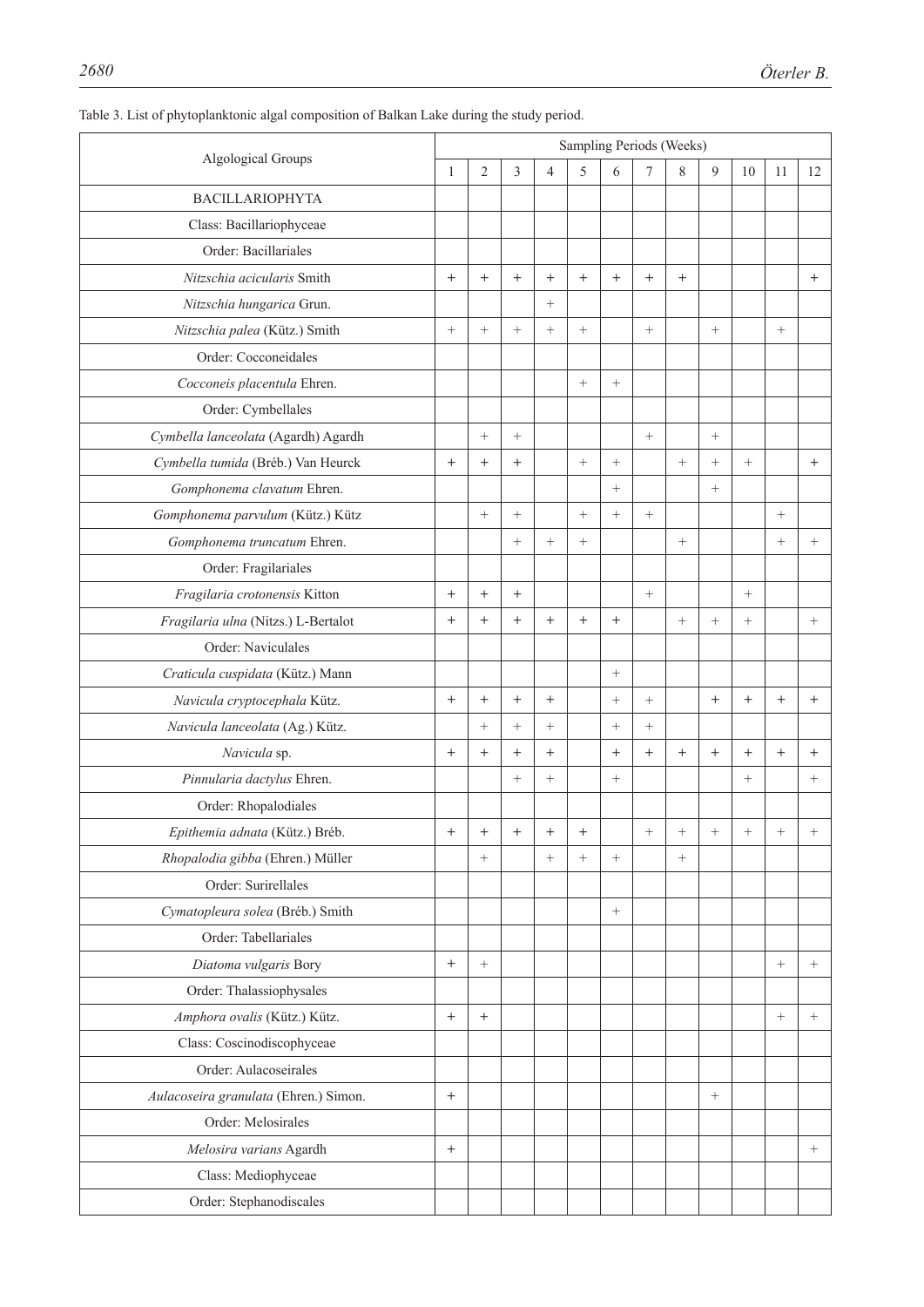|  | Table 3. Continued. |
|--|---------------------|
|--|---------------------|

| Cyclotella delicatula Hustedt<br>$+$<br>$^{+}$<br>$^{+}$<br>$^{+}$<br>$^{+}$<br>$^{+}$<br>$^{+}$<br>$^{+}$<br>$^{+}$<br>$^{+}$<br>$^+$<br>Cyclotella meneghiniana Kütz.<br>$+$<br>$+$<br>$^{+}$<br>$+$<br>$^{+}$<br>$^{+}$<br>$^{+}$<br>$^{+}$<br>$^{+}$<br>$^{+}$<br>$+$<br>$^{+}$<br>Stephanodiscus hantzschii Grun.<br>$+$<br>$+$<br>$^{+}$<br>$^{+}$<br>$+$<br>$+$<br>$^{+}$<br>$^{+}$<br>$+$<br>$^{+}$<br><b>CHLOROPHYTA</b><br>Class: Chlorophyceae<br>Order: Chlamydomonadales<br>Chlamydomonas reinhardtii Dang.<br>$^{+}$<br>$^{+}$<br>$+$<br>$^{+}$<br>$^{+}$<br>$^{+}$<br>$^{+}$<br>$\! + \!\!\!\!$<br>$^{+}$<br>Order: Sphaeropleales<br>Monoraphidium arcuatum (Kors.)Hindák<br>$+$<br>$+$<br>$+$<br>$+$<br>$^{+}$<br>$^{+}$<br>$^{+}$<br>$^{+}$<br>$^{+}$<br>Monoraphidium contortum (Thuret) Kom.<br>$^{+}$<br>$+$<br>$^{+}$<br>$^{+}$<br>$+$<br>$+$<br>$^{+}$<br>$^{+}$<br>$^{+}$<br>$^{+}$<br>$^{+}$<br>Monoraphidium griffithii (Berk.) Kom.<br>$^{+}$<br>$\boldsymbol{+}$<br>$+$<br>$^{+}$<br>$^{+}$<br>$^{+}$<br>$^{+}$<br>$^{+}$<br>Order: Volvocaceae<br>Pandorina morum (Müller) Bory<br>$^{+}$<br>$\qquad \qquad +$<br>Order: Sphaeropleales<br>Pediastrum duplex Müller<br>$+$<br>$+$<br>$+$<br>$+$<br>$^{+}$<br>$+$<br>$^{+}$<br>$^{+}$<br>$^{+}$<br>$^{+}$<br>$+$<br>Scenedesmus acuminatus (Lag.) Chodt.<br>$^{+}$<br>$^{+}$<br>$^{+}$<br>$+$<br>$^{+}$<br>$+$<br>$^{+}$<br>$^{+}$<br>$^{+}$<br>$+$<br>$^{+}$<br>Scenedesmus magnus Meyen<br>$^{+}$<br>$^{+}$<br>$\! + \!\!\!\!$<br>$^{+}$<br>$^{+}$<br>$^{+}$<br>$^{+}$<br>$^{+}$<br>$^{+}$<br>Scenedesmus opoliensis Richter<br>$^{+}$<br>$+$<br>$+$<br>$^{+}$<br>$+$<br>$^{+}$<br>$^{+}$<br>$^{+}$<br>$^{+}$<br>$^{+}$<br>Scenedesmus quadricauda (Turp.) Bréb.<br>$+$<br>$+$<br>$^{+}$<br>$^{+}$<br>$^{+}$<br>$^{+}$<br>$+$<br>$^{+}$<br>$^{+}$<br>$^{+}$<br>$^{+}$<br>Scenedesmus sempervirens Chod.<br>$^{+}$<br>$^{+}$<br>$^{+}$<br>$^{+}$<br>$^{+}$<br>Tetraëdron minimum (Braun) Hansg.<br>$^{+}$<br>$^{+}$<br>$+$<br>$^{+}$<br>$^{+}$<br>$^{+}$<br>Class: Trebouxiophyceae<br>Order: Chlorellales<br>Chlorella pyrenoidosa Chick<br>$^{+}$<br>$+$<br>$^{+}$<br>$^{+}$<br>$^{+}$<br>$^{+}$<br>$^{+}$<br>$^{+}$<br>$^{+}$<br>$^{+}$<br>$^{+}$<br>Oocystis parva West<br>$\boldsymbol{+}$<br><b>CYANOPHYTA</b><br>Class: Cyanophyceae<br>Order: Nostocales<br>Aphanizomenon gracile Lemm.<br>$^{+}$<br>$^{+}$<br>Order: Oscillatoriales<br>Komvophoron crassum (Vozz.)Anag.&Kom.<br>$\boldsymbol{+}$<br>Oscillatoria formosa Bory<br>$^{+}$<br>$^{+}$<br>$^{+}$<br>Oscillatoria limnetica Lemm.<br>$\! + \!\!\!\!$<br>$+$<br>$+$<br>$^{+}$<br>$^{+}$<br>$+$<br>Order: Synechococcales<br>Pseudanabaena sp.<br>$\! + \!\!\!\!$<br>$+$<br>$\! + \!\!\!\!$<br>$\! + \!\!\!\!$<br><b>CHAROPHYTA</b><br>Class: Conjugatophyceae<br>Order: Desmidiales<br>Closterium littorale Gay<br>$\qquad \qquad +$<br>$^{+}$<br>Closterium lunula Ehren.<br>$^{+}$<br>Cosmarium botrytis Meneg.<br>$\! + \!\!\!\!$ |  |  |  |  |  |  |  |
|--------------------------------------------------------------------------------------------------------------------------------------------------------------------------------------------------------------------------------------------------------------------------------------------------------------------------------------------------------------------------------------------------------------------------------------------------------------------------------------------------------------------------------------------------------------------------------------------------------------------------------------------------------------------------------------------------------------------------------------------------------------------------------------------------------------------------------------------------------------------------------------------------------------------------------------------------------------------------------------------------------------------------------------------------------------------------------------------------------------------------------------------------------------------------------------------------------------------------------------------------------------------------------------------------------------------------------------------------------------------------------------------------------------------------------------------------------------------------------------------------------------------------------------------------------------------------------------------------------------------------------------------------------------------------------------------------------------------------------------------------------------------------------------------------------------------------------------------------------------------------------------------------------------------------------------------------------------------------------------------------------------------------------------------------------------------------------------------------------------------------------------------------------------------------------------------------------------------------------------------------------------------------------------------------------------------------------------------------------------------------------------------------------------------------------------------------------------------------------------------------------------------------------------------------------------------------------------------------------------------------------------------------------------------------------------------------------------------------------------------------------------------------------------------------------------------------------------------------------------------------------------------------------------------------------------------------------------------------------------|--|--|--|--|--|--|--|
|                                                                                                                                                                                                                                                                                                                                                                                                                                                                                                                                                                                                                                                                                                                                                                                                                                                                                                                                                                                                                                                                                                                                                                                                                                                                                                                                                                                                                                                                                                                                                                                                                                                                                                                                                                                                                                                                                                                                                                                                                                                                                                                                                                                                                                                                                                                                                                                                                                                                                                                                                                                                                                                                                                                                                                                                                                                                                                                                                                                      |  |  |  |  |  |  |  |
|                                                                                                                                                                                                                                                                                                                                                                                                                                                                                                                                                                                                                                                                                                                                                                                                                                                                                                                                                                                                                                                                                                                                                                                                                                                                                                                                                                                                                                                                                                                                                                                                                                                                                                                                                                                                                                                                                                                                                                                                                                                                                                                                                                                                                                                                                                                                                                                                                                                                                                                                                                                                                                                                                                                                                                                                                                                                                                                                                                                      |  |  |  |  |  |  |  |
|                                                                                                                                                                                                                                                                                                                                                                                                                                                                                                                                                                                                                                                                                                                                                                                                                                                                                                                                                                                                                                                                                                                                                                                                                                                                                                                                                                                                                                                                                                                                                                                                                                                                                                                                                                                                                                                                                                                                                                                                                                                                                                                                                                                                                                                                                                                                                                                                                                                                                                                                                                                                                                                                                                                                                                                                                                                                                                                                                                                      |  |  |  |  |  |  |  |
|                                                                                                                                                                                                                                                                                                                                                                                                                                                                                                                                                                                                                                                                                                                                                                                                                                                                                                                                                                                                                                                                                                                                                                                                                                                                                                                                                                                                                                                                                                                                                                                                                                                                                                                                                                                                                                                                                                                                                                                                                                                                                                                                                                                                                                                                                                                                                                                                                                                                                                                                                                                                                                                                                                                                                                                                                                                                                                                                                                                      |  |  |  |  |  |  |  |
|                                                                                                                                                                                                                                                                                                                                                                                                                                                                                                                                                                                                                                                                                                                                                                                                                                                                                                                                                                                                                                                                                                                                                                                                                                                                                                                                                                                                                                                                                                                                                                                                                                                                                                                                                                                                                                                                                                                                                                                                                                                                                                                                                                                                                                                                                                                                                                                                                                                                                                                                                                                                                                                                                                                                                                                                                                                                                                                                                                                      |  |  |  |  |  |  |  |
|                                                                                                                                                                                                                                                                                                                                                                                                                                                                                                                                                                                                                                                                                                                                                                                                                                                                                                                                                                                                                                                                                                                                                                                                                                                                                                                                                                                                                                                                                                                                                                                                                                                                                                                                                                                                                                                                                                                                                                                                                                                                                                                                                                                                                                                                                                                                                                                                                                                                                                                                                                                                                                                                                                                                                                                                                                                                                                                                                                                      |  |  |  |  |  |  |  |
|                                                                                                                                                                                                                                                                                                                                                                                                                                                                                                                                                                                                                                                                                                                                                                                                                                                                                                                                                                                                                                                                                                                                                                                                                                                                                                                                                                                                                                                                                                                                                                                                                                                                                                                                                                                                                                                                                                                                                                                                                                                                                                                                                                                                                                                                                                                                                                                                                                                                                                                                                                                                                                                                                                                                                                                                                                                                                                                                                                                      |  |  |  |  |  |  |  |
|                                                                                                                                                                                                                                                                                                                                                                                                                                                                                                                                                                                                                                                                                                                                                                                                                                                                                                                                                                                                                                                                                                                                                                                                                                                                                                                                                                                                                                                                                                                                                                                                                                                                                                                                                                                                                                                                                                                                                                                                                                                                                                                                                                                                                                                                                                                                                                                                                                                                                                                                                                                                                                                                                                                                                                                                                                                                                                                                                                                      |  |  |  |  |  |  |  |
|                                                                                                                                                                                                                                                                                                                                                                                                                                                                                                                                                                                                                                                                                                                                                                                                                                                                                                                                                                                                                                                                                                                                                                                                                                                                                                                                                                                                                                                                                                                                                                                                                                                                                                                                                                                                                                                                                                                                                                                                                                                                                                                                                                                                                                                                                                                                                                                                                                                                                                                                                                                                                                                                                                                                                                                                                                                                                                                                                                                      |  |  |  |  |  |  |  |
|                                                                                                                                                                                                                                                                                                                                                                                                                                                                                                                                                                                                                                                                                                                                                                                                                                                                                                                                                                                                                                                                                                                                                                                                                                                                                                                                                                                                                                                                                                                                                                                                                                                                                                                                                                                                                                                                                                                                                                                                                                                                                                                                                                                                                                                                                                                                                                                                                                                                                                                                                                                                                                                                                                                                                                                                                                                                                                                                                                                      |  |  |  |  |  |  |  |
|                                                                                                                                                                                                                                                                                                                                                                                                                                                                                                                                                                                                                                                                                                                                                                                                                                                                                                                                                                                                                                                                                                                                                                                                                                                                                                                                                                                                                                                                                                                                                                                                                                                                                                                                                                                                                                                                                                                                                                                                                                                                                                                                                                                                                                                                                                                                                                                                                                                                                                                                                                                                                                                                                                                                                                                                                                                                                                                                                                                      |  |  |  |  |  |  |  |
|                                                                                                                                                                                                                                                                                                                                                                                                                                                                                                                                                                                                                                                                                                                                                                                                                                                                                                                                                                                                                                                                                                                                                                                                                                                                                                                                                                                                                                                                                                                                                                                                                                                                                                                                                                                                                                                                                                                                                                                                                                                                                                                                                                                                                                                                                                                                                                                                                                                                                                                                                                                                                                                                                                                                                                                                                                                                                                                                                                                      |  |  |  |  |  |  |  |
|                                                                                                                                                                                                                                                                                                                                                                                                                                                                                                                                                                                                                                                                                                                                                                                                                                                                                                                                                                                                                                                                                                                                                                                                                                                                                                                                                                                                                                                                                                                                                                                                                                                                                                                                                                                                                                                                                                                                                                                                                                                                                                                                                                                                                                                                                                                                                                                                                                                                                                                                                                                                                                                                                                                                                                                                                                                                                                                                                                                      |  |  |  |  |  |  |  |
|                                                                                                                                                                                                                                                                                                                                                                                                                                                                                                                                                                                                                                                                                                                                                                                                                                                                                                                                                                                                                                                                                                                                                                                                                                                                                                                                                                                                                                                                                                                                                                                                                                                                                                                                                                                                                                                                                                                                                                                                                                                                                                                                                                                                                                                                                                                                                                                                                                                                                                                                                                                                                                                                                                                                                                                                                                                                                                                                                                                      |  |  |  |  |  |  |  |
|                                                                                                                                                                                                                                                                                                                                                                                                                                                                                                                                                                                                                                                                                                                                                                                                                                                                                                                                                                                                                                                                                                                                                                                                                                                                                                                                                                                                                                                                                                                                                                                                                                                                                                                                                                                                                                                                                                                                                                                                                                                                                                                                                                                                                                                                                                                                                                                                                                                                                                                                                                                                                                                                                                                                                                                                                                                                                                                                                                                      |  |  |  |  |  |  |  |
|                                                                                                                                                                                                                                                                                                                                                                                                                                                                                                                                                                                                                                                                                                                                                                                                                                                                                                                                                                                                                                                                                                                                                                                                                                                                                                                                                                                                                                                                                                                                                                                                                                                                                                                                                                                                                                                                                                                                                                                                                                                                                                                                                                                                                                                                                                                                                                                                                                                                                                                                                                                                                                                                                                                                                                                                                                                                                                                                                                                      |  |  |  |  |  |  |  |
|                                                                                                                                                                                                                                                                                                                                                                                                                                                                                                                                                                                                                                                                                                                                                                                                                                                                                                                                                                                                                                                                                                                                                                                                                                                                                                                                                                                                                                                                                                                                                                                                                                                                                                                                                                                                                                                                                                                                                                                                                                                                                                                                                                                                                                                                                                                                                                                                                                                                                                                                                                                                                                                                                                                                                                                                                                                                                                                                                                                      |  |  |  |  |  |  |  |
|                                                                                                                                                                                                                                                                                                                                                                                                                                                                                                                                                                                                                                                                                                                                                                                                                                                                                                                                                                                                                                                                                                                                                                                                                                                                                                                                                                                                                                                                                                                                                                                                                                                                                                                                                                                                                                                                                                                                                                                                                                                                                                                                                                                                                                                                                                                                                                                                                                                                                                                                                                                                                                                                                                                                                                                                                                                                                                                                                                                      |  |  |  |  |  |  |  |
|                                                                                                                                                                                                                                                                                                                                                                                                                                                                                                                                                                                                                                                                                                                                                                                                                                                                                                                                                                                                                                                                                                                                                                                                                                                                                                                                                                                                                                                                                                                                                                                                                                                                                                                                                                                                                                                                                                                                                                                                                                                                                                                                                                                                                                                                                                                                                                                                                                                                                                                                                                                                                                                                                                                                                                                                                                                                                                                                                                                      |  |  |  |  |  |  |  |
|                                                                                                                                                                                                                                                                                                                                                                                                                                                                                                                                                                                                                                                                                                                                                                                                                                                                                                                                                                                                                                                                                                                                                                                                                                                                                                                                                                                                                                                                                                                                                                                                                                                                                                                                                                                                                                                                                                                                                                                                                                                                                                                                                                                                                                                                                                                                                                                                                                                                                                                                                                                                                                                                                                                                                                                                                                                                                                                                                                                      |  |  |  |  |  |  |  |
|                                                                                                                                                                                                                                                                                                                                                                                                                                                                                                                                                                                                                                                                                                                                                                                                                                                                                                                                                                                                                                                                                                                                                                                                                                                                                                                                                                                                                                                                                                                                                                                                                                                                                                                                                                                                                                                                                                                                                                                                                                                                                                                                                                                                                                                                                                                                                                                                                                                                                                                                                                                                                                                                                                                                                                                                                                                                                                                                                                                      |  |  |  |  |  |  |  |
|                                                                                                                                                                                                                                                                                                                                                                                                                                                                                                                                                                                                                                                                                                                                                                                                                                                                                                                                                                                                                                                                                                                                                                                                                                                                                                                                                                                                                                                                                                                                                                                                                                                                                                                                                                                                                                                                                                                                                                                                                                                                                                                                                                                                                                                                                                                                                                                                                                                                                                                                                                                                                                                                                                                                                                                                                                                                                                                                                                                      |  |  |  |  |  |  |  |
|                                                                                                                                                                                                                                                                                                                                                                                                                                                                                                                                                                                                                                                                                                                                                                                                                                                                                                                                                                                                                                                                                                                                                                                                                                                                                                                                                                                                                                                                                                                                                                                                                                                                                                                                                                                                                                                                                                                                                                                                                                                                                                                                                                                                                                                                                                                                                                                                                                                                                                                                                                                                                                                                                                                                                                                                                                                                                                                                                                                      |  |  |  |  |  |  |  |
|                                                                                                                                                                                                                                                                                                                                                                                                                                                                                                                                                                                                                                                                                                                                                                                                                                                                                                                                                                                                                                                                                                                                                                                                                                                                                                                                                                                                                                                                                                                                                                                                                                                                                                                                                                                                                                                                                                                                                                                                                                                                                                                                                                                                                                                                                                                                                                                                                                                                                                                                                                                                                                                                                                                                                                                                                                                                                                                                                                                      |  |  |  |  |  |  |  |
|                                                                                                                                                                                                                                                                                                                                                                                                                                                                                                                                                                                                                                                                                                                                                                                                                                                                                                                                                                                                                                                                                                                                                                                                                                                                                                                                                                                                                                                                                                                                                                                                                                                                                                                                                                                                                                                                                                                                                                                                                                                                                                                                                                                                                                                                                                                                                                                                                                                                                                                                                                                                                                                                                                                                                                                                                                                                                                                                                                                      |  |  |  |  |  |  |  |
|                                                                                                                                                                                                                                                                                                                                                                                                                                                                                                                                                                                                                                                                                                                                                                                                                                                                                                                                                                                                                                                                                                                                                                                                                                                                                                                                                                                                                                                                                                                                                                                                                                                                                                                                                                                                                                                                                                                                                                                                                                                                                                                                                                                                                                                                                                                                                                                                                                                                                                                                                                                                                                                                                                                                                                                                                                                                                                                                                                                      |  |  |  |  |  |  |  |
|                                                                                                                                                                                                                                                                                                                                                                                                                                                                                                                                                                                                                                                                                                                                                                                                                                                                                                                                                                                                                                                                                                                                                                                                                                                                                                                                                                                                                                                                                                                                                                                                                                                                                                                                                                                                                                                                                                                                                                                                                                                                                                                                                                                                                                                                                                                                                                                                                                                                                                                                                                                                                                                                                                                                                                                                                                                                                                                                                                                      |  |  |  |  |  |  |  |
|                                                                                                                                                                                                                                                                                                                                                                                                                                                                                                                                                                                                                                                                                                                                                                                                                                                                                                                                                                                                                                                                                                                                                                                                                                                                                                                                                                                                                                                                                                                                                                                                                                                                                                                                                                                                                                                                                                                                                                                                                                                                                                                                                                                                                                                                                                                                                                                                                                                                                                                                                                                                                                                                                                                                                                                                                                                                                                                                                                                      |  |  |  |  |  |  |  |
|                                                                                                                                                                                                                                                                                                                                                                                                                                                                                                                                                                                                                                                                                                                                                                                                                                                                                                                                                                                                                                                                                                                                                                                                                                                                                                                                                                                                                                                                                                                                                                                                                                                                                                                                                                                                                                                                                                                                                                                                                                                                                                                                                                                                                                                                                                                                                                                                                                                                                                                                                                                                                                                                                                                                                                                                                                                                                                                                                                                      |  |  |  |  |  |  |  |
|                                                                                                                                                                                                                                                                                                                                                                                                                                                                                                                                                                                                                                                                                                                                                                                                                                                                                                                                                                                                                                                                                                                                                                                                                                                                                                                                                                                                                                                                                                                                                                                                                                                                                                                                                                                                                                                                                                                                                                                                                                                                                                                                                                                                                                                                                                                                                                                                                                                                                                                                                                                                                                                                                                                                                                                                                                                                                                                                                                                      |  |  |  |  |  |  |  |
|                                                                                                                                                                                                                                                                                                                                                                                                                                                                                                                                                                                                                                                                                                                                                                                                                                                                                                                                                                                                                                                                                                                                                                                                                                                                                                                                                                                                                                                                                                                                                                                                                                                                                                                                                                                                                                                                                                                                                                                                                                                                                                                                                                                                                                                                                                                                                                                                                                                                                                                                                                                                                                                                                                                                                                                                                                                                                                                                                                                      |  |  |  |  |  |  |  |
|                                                                                                                                                                                                                                                                                                                                                                                                                                                                                                                                                                                                                                                                                                                                                                                                                                                                                                                                                                                                                                                                                                                                                                                                                                                                                                                                                                                                                                                                                                                                                                                                                                                                                                                                                                                                                                                                                                                                                                                                                                                                                                                                                                                                                                                                                                                                                                                                                                                                                                                                                                                                                                                                                                                                                                                                                                                                                                                                                                                      |  |  |  |  |  |  |  |
|                                                                                                                                                                                                                                                                                                                                                                                                                                                                                                                                                                                                                                                                                                                                                                                                                                                                                                                                                                                                                                                                                                                                                                                                                                                                                                                                                                                                                                                                                                                                                                                                                                                                                                                                                                                                                                                                                                                                                                                                                                                                                                                                                                                                                                                                                                                                                                                                                                                                                                                                                                                                                                                                                                                                                                                                                                                                                                                                                                                      |  |  |  |  |  |  |  |
|                                                                                                                                                                                                                                                                                                                                                                                                                                                                                                                                                                                                                                                                                                                                                                                                                                                                                                                                                                                                                                                                                                                                                                                                                                                                                                                                                                                                                                                                                                                                                                                                                                                                                                                                                                                                                                                                                                                                                                                                                                                                                                                                                                                                                                                                                                                                                                                                                                                                                                                                                                                                                                                                                                                                                                                                                                                                                                                                                                                      |  |  |  |  |  |  |  |
|                                                                                                                                                                                                                                                                                                                                                                                                                                                                                                                                                                                                                                                                                                                                                                                                                                                                                                                                                                                                                                                                                                                                                                                                                                                                                                                                                                                                                                                                                                                                                                                                                                                                                                                                                                                                                                                                                                                                                                                                                                                                                                                                                                                                                                                                                                                                                                                                                                                                                                                                                                                                                                                                                                                                                                                                                                                                                                                                                                                      |  |  |  |  |  |  |  |
|                                                                                                                                                                                                                                                                                                                                                                                                                                                                                                                                                                                                                                                                                                                                                                                                                                                                                                                                                                                                                                                                                                                                                                                                                                                                                                                                                                                                                                                                                                                                                                                                                                                                                                                                                                                                                                                                                                                                                                                                                                                                                                                                                                                                                                                                                                                                                                                                                                                                                                                                                                                                                                                                                                                                                                                                                                                                                                                                                                                      |  |  |  |  |  |  |  |
|                                                                                                                                                                                                                                                                                                                                                                                                                                                                                                                                                                                                                                                                                                                                                                                                                                                                                                                                                                                                                                                                                                                                                                                                                                                                                                                                                                                                                                                                                                                                                                                                                                                                                                                                                                                                                                                                                                                                                                                                                                                                                                                                                                                                                                                                                                                                                                                                                                                                                                                                                                                                                                                                                                                                                                                                                                                                                                                                                                                      |  |  |  |  |  |  |  |
|                                                                                                                                                                                                                                                                                                                                                                                                                                                                                                                                                                                                                                                                                                                                                                                                                                                                                                                                                                                                                                                                                                                                                                                                                                                                                                                                                                                                                                                                                                                                                                                                                                                                                                                                                                                                                                                                                                                                                                                                                                                                                                                                                                                                                                                                                                                                                                                                                                                                                                                                                                                                                                                                                                                                                                                                                                                                                                                                                                                      |  |  |  |  |  |  |  |
|                                                                                                                                                                                                                                                                                                                                                                                                                                                                                                                                                                                                                                                                                                                                                                                                                                                                                                                                                                                                                                                                                                                                                                                                                                                                                                                                                                                                                                                                                                                                                                                                                                                                                                                                                                                                                                                                                                                                                                                                                                                                                                                                                                                                                                                                                                                                                                                                                                                                                                                                                                                                                                                                                                                                                                                                                                                                                                                                                                                      |  |  |  |  |  |  |  |
|                                                                                                                                                                                                                                                                                                                                                                                                                                                                                                                                                                                                                                                                                                                                                                                                                                                                                                                                                                                                                                                                                                                                                                                                                                                                                                                                                                                                                                                                                                                                                                                                                                                                                                                                                                                                                                                                                                                                                                                                                                                                                                                                                                                                                                                                                                                                                                                                                                                                                                                                                                                                                                                                                                                                                                                                                                                                                                                                                                                      |  |  |  |  |  |  |  |
|                                                                                                                                                                                                                                                                                                                                                                                                                                                                                                                                                                                                                                                                                                                                                                                                                                                                                                                                                                                                                                                                                                                                                                                                                                                                                                                                                                                                                                                                                                                                                                                                                                                                                                                                                                                                                                                                                                                                                                                                                                                                                                                                                                                                                                                                                                                                                                                                                                                                                                                                                                                                                                                                                                                                                                                                                                                                                                                                                                                      |  |  |  |  |  |  |  |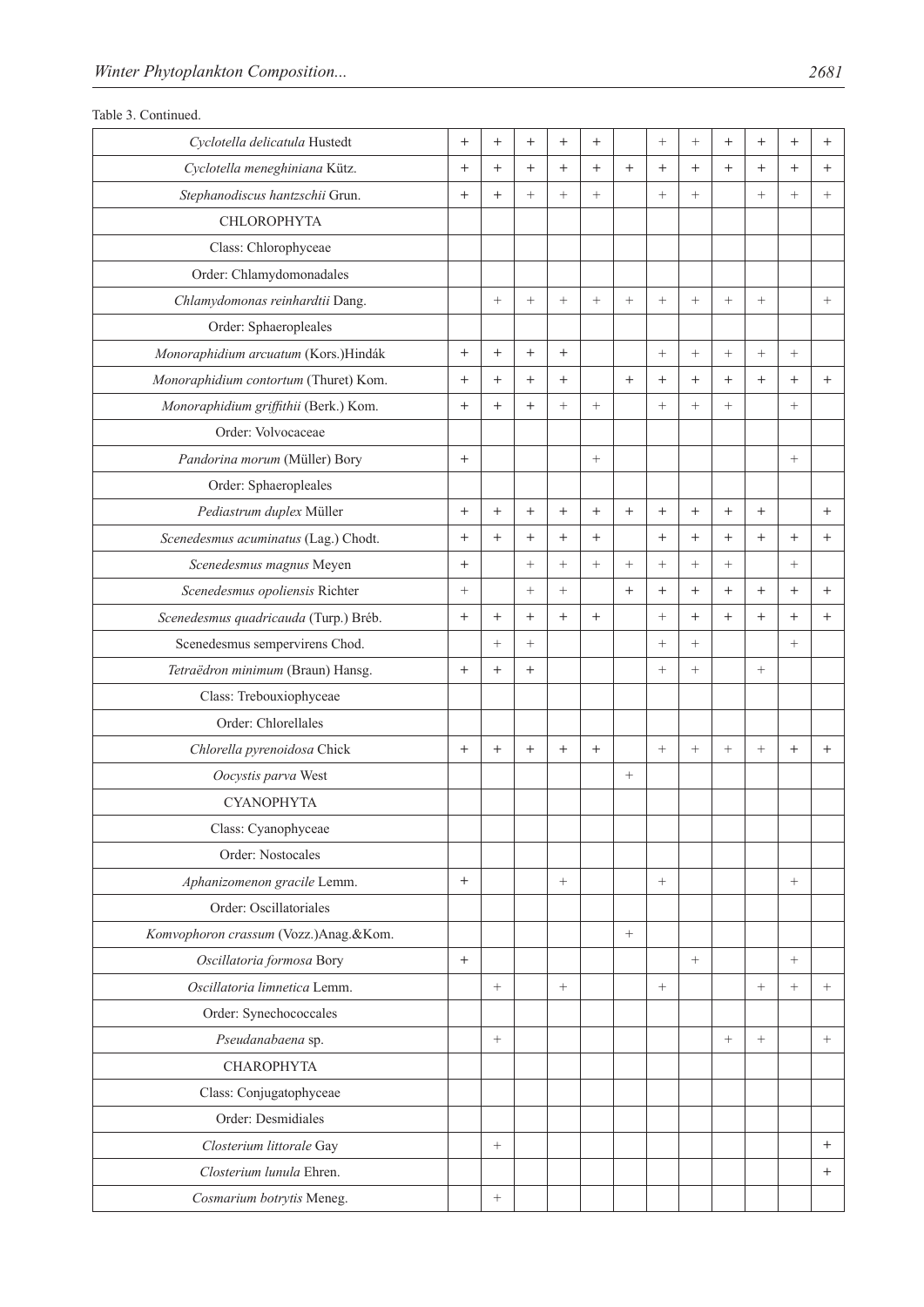| Cosmarium depressum (Näg.) Lundell     | $^{+}$           |                   |                 |                   |                   |                   |                  | $\! + \!\!\!\!$   |                  |                 |        | $^{+}$          |
|----------------------------------------|------------------|-------------------|-----------------|-------------------|-------------------|-------------------|------------------|-------------------|------------------|-----------------|--------|-----------------|
| <b>CRYPTOPHYTA</b>                     |                  |                   |                 |                   |                   |                   |                  |                   |                  |                 |        |                 |
| Class: Cryptophyceae                   |                  |                   |                 |                   |                   |                   |                  |                   |                  |                 |        |                 |
| Order: Cryptomonadales                 |                  |                   |                 |                   |                   |                   |                  |                   |                  |                 |        |                 |
| Cryptomonas ovata Ehren.               | $^{+}$           | $+$               | $+$             | $+$               | $+$               | $+$               | $^{+}$           | $^{+}$            | $^{+}$           | $^{+}$          | $^{+}$ | $+$             |
| Cryptomonas paramaecium Ehren.         |                  |                   | $+$             | $+$               |                   |                   | $+$              | $+$               | $^{+}$           | $^{+}$          | $+$    | $\! + \!\!\!\!$ |
| <b>MIOZOA</b>                          |                  |                   |                 |                   |                   |                   |                  |                   |                  |                 |        |                 |
| Class: Dinophyceae                     |                  |                   |                 |                   |                   |                   |                  |                   |                  |                 |        |                 |
| Order: Gymnodiniales                   |                  |                   |                 |                   |                   |                   |                  |                   |                  |                 |        |                 |
| Gymnodinium caudatum Prescott          |                  | $^{+}$            |                 | $+$               | $+$               | $^{+}$            | $^{+}$           | $^{+}$            | $^{+}$           | $^{+}$          | $^{+}$ | $+$             |
| Gymnodinium fuscum (Ehrenberg) Stein   |                  |                   | $+$             |                   | $^{+}$            |                   | $+$              | $\! + \!\!\!\!$   | $^{+}$           | $^{+}$          | $+$    | $^{+}$          |
| Order: Peridiniales                    |                  |                   |                 |                   |                   |                   |                  |                   |                  |                 |        |                 |
| Peridinium gatunense Nygaard           |                  |                   |                 |                   | $^{+}$            | $^{+}$            | $+$              |                   |                  |                 |        | $^{+}$          |
| <b>OCHROPHYTA</b>                      |                  |                   |                 |                   |                   |                   |                  |                   |                  |                 |        |                 |
| Class: Synurophyceae                   |                  |                   |                 |                   |                   |                   |                  |                   |                  |                 |        |                 |
| Order: Synurales                       |                  |                   |                 |                   |                   |                   |                  |                   |                  |                 |        |                 |
| Synura sp.                             | $+$              | $+$               | $+$             | $+$               | $\boldsymbol{+}$  |                   | $+$              | $+$               | $^{+}$           | $^{+}$          | $^{+}$ | $+$             |
| Synura uvella Ehren.                   | $^{+}$           | $^{+}$            | $^{+}$          | $^{+}$            | $^{+}$            | $+$               | $^{+}$           | $^{+}$            | $^{+}$           | $^{+}$          | $+$    | $^{+}$          |
| <b>EUGLENOPHYTA</b>                    |                  |                   |                 |                   |                   |                   |                  |                   |                  |                 |        |                 |
| Class: Euglenophyceae                  |                  |                   |                 |                   |                   |                   |                  |                   |                  |                 |        |                 |
| Order: Euglenales                      |                  |                   |                 |                   |                   |                   |                  |                   |                  |                 |        |                 |
| Euglena acus (Müller) Ehren.           | $^{+}$           |                   | $+$             | $+$               | $^{+}$            | $+$               |                  | $\! + \!\!\!\!$   | $^{+}$           | $^{+}$          | $+$    | $\! + \!\!\!\!$ |
| Euglena gracilis Klebs                 | $+$              | $^{+}$            | $+$             | $^{+}$            | $+$               |                   | $+$              | $+$               | $^{+}$           | $^{+}$          | $+$    | $+$             |
| Euglena limnophila Lemm.               | $^{+}$           |                   | $\! + \!\!\!\!$ |                   |                   | $^{+}$            | $\! + \!\!\!\!$  |                   | $^{+}$           | $^{+}$          | $^{+}$ | $^{+}$          |
| Euglena polymorpha Dang.               |                  | $^{+}$            | $\! + \!\!\!\!$ |                   |                   | $^{+}$            | $^{+}$           | $^{+}$            | $^{+}$           | $^{+}$          | $^{+}$ | $^{+}$          |
| Euglena sp.                            |                  | $^{+}$            |                 | $^{+}$            | $^{+}$            |                   | $^{+}$           |                   |                  |                 |        |                 |
| Lepocinclis sp.                        | $^{+}$           |                   | $^{+}$          | $\! + \!\!\!\!$   |                   |                   |                  |                   | $^{+}$           | $^{+}$          | $^{+}$ | $^{+}$          |
| Monomorphina pyrum (Ehren.) Meresch.   |                  |                   | $+$             |                   | $\qquad \qquad +$ | $\! + \!\!\!\!$   |                  | $\! + \!\!\!\!$   |                  | $\! + \!\!\!\!$ |        |                 |
| Phacus longicauda (Ehren.) Duj.        |                  |                   |                 |                   | $\boldsymbol{+}$  |                   |                  |                   |                  |                 |        |                 |
| Phacus pleuronectes (Müller) Duj.      |                  |                   |                 |                   |                   | $\! +$            |                  |                   |                  |                 |        |                 |
| Strombomonas sp.                       |                  | $^{+}$            | $+$             | $\qquad \qquad +$ |                   |                   |                  | $\qquad \qquad +$ |                  | $\! + \!\!\!\!$ |        | $^{+}$          |
| Trachelomonas hispida (Perty) Stein    |                  | $\qquad \qquad +$ | $^{+}$          | $^{+}$            | $\boldsymbol{+}$  | $\qquad \qquad +$ | $\boldsymbol{+}$ | $\boldsymbol{+}$  | $\! + \!\!\!\!$  | $\! + \!$       | $^{+}$ | $^{+}$          |
| Trachelomonas volvocina (Ehre.) Ehren. | $\boldsymbol{+}$ | $+$               | $^{+}$          | $^{+}$            | $\boldsymbol{+}$  | $^{+}$            | $\boldsymbol{+}$ | $\boldsymbol{+}$  | $\boldsymbol{+}$ |                 | $^{+}$ | $+$             |

Table 3. Continued.

10% glycerine. A Uthermöhl counting chamber was used to calculate the organism number per litre. The numbers, shapes, and sizes of the organisms were used as the basis for the calculation of biomass for phytoplankton [34- 35]. Algae species were identified with an Olympus microscope. For the identification of diatoms, frustules were cleaned with concentrated HCl and  $H_2SO_4$ . Identifications were carried out at 1000× magnification under immersion oil, and identification of taxa was conducted with the help

of related literature [36-42]. All identified species were checked in AlgaeBase [43].

# Statistical Analysis

Abiotic variables were correlated with the main phytoplankton attributes using nonparametric Spearman correlation coefficients. Differences in all variables were tested using a nonparametric Kruskal-Wallis (KW)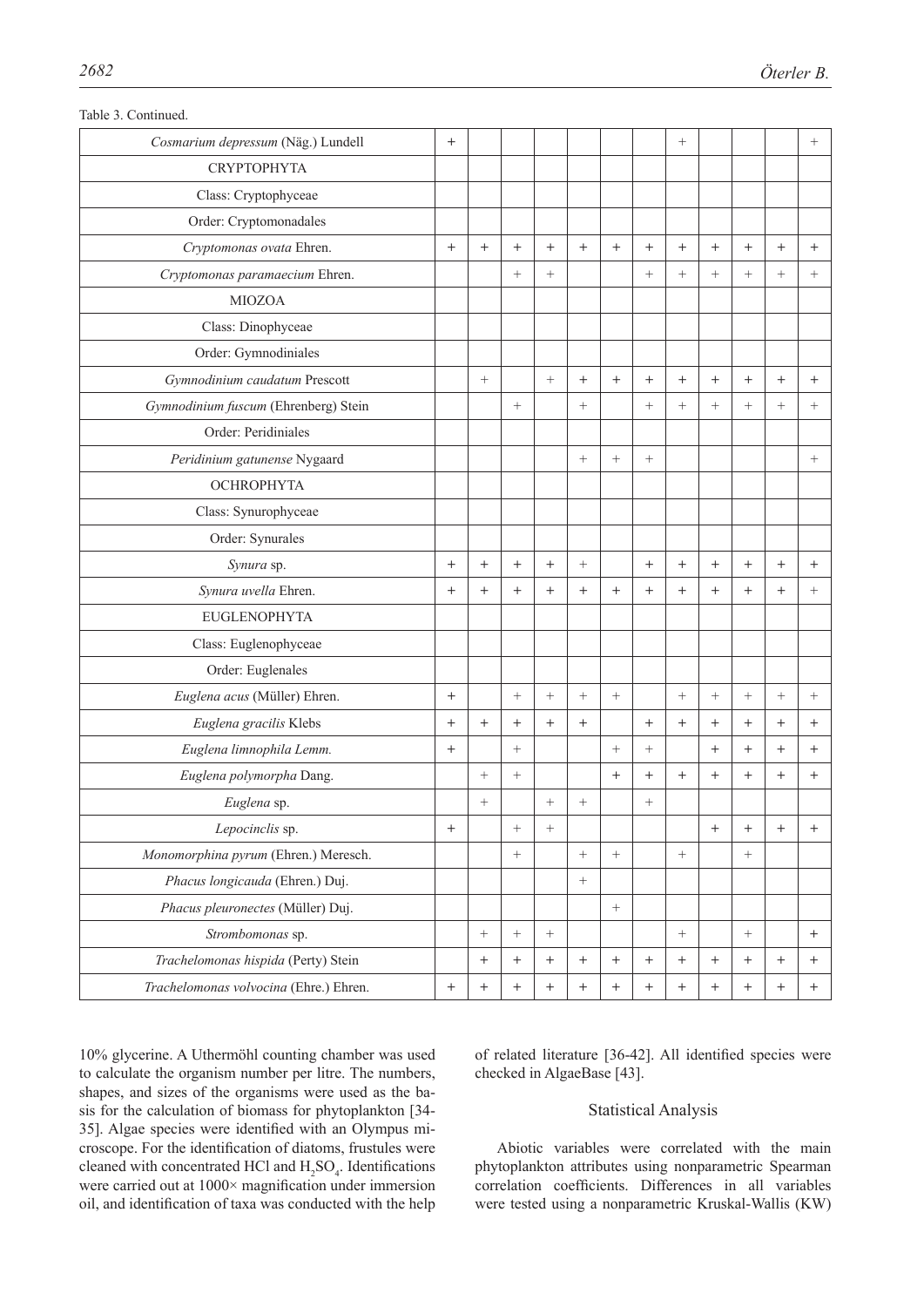analysis of variance (ANOVA) median test. Differences at the *p*<0.05 level were accepted as significant. In addition, to compare sampling weeks, nonparametric statistics (the Mann-Whitney U test) were used. The existence of temporal and spatial differences of species diversity, richness, and evenness of the phytoplankton under icecover was determined by ANOVA [44]. Multivariate analyses were used to identify the environmental parameters that were most strongly associated with each other and to define associations between environmental factors and phytoplankton species. A canonical correspondence analysis (CCA) was performed using the XLSTAT-ADA statistical package to determine the relative importance of environmental variables, sampling time, and phytoplankton species [45].

### **Results**

#### Ice-Cover Period and Environmental Variables

During the 12-week study the lake had ice cover for 77 days total. The average temperature was measured as -1.5ºC. (During every sampling week, the average air temperature measurement was taken in the morning, midday, and evening.) Moreover, climatic conditions were defined as above-seasonal normal, cold, and relatively dry. The lake was covered with ice at night because the night-time temperature was below 0ºC with wind and frost, although the temperature increased during daytime. Water temperature under the ice cover was determined as 1.6ºC on average; the average ice thickness varied between the two winter seasons from 0 cm to 10.4 cm. During the study, the highest measured PAR value was 132.2  $\mu$ mol m<sup>-2</sup>.s<sup>-1</sup> at the 11th week, and the lowest value was measured as  $43.3 \mu$ mol m<sup>-2</sup>.s<sup>-1</sup> at the 7th week when there was ice cover. The measured physicochemical parameters from the study are given in Table 1.

## Phytoplankton Community Structure under Ice-covered Period Succession

Phytoplanktonic species numbers determined during the winter months were not very different from those in the autumn and spring months. However, seasonal differences were determined in the phytoplanktonic group numbers (Table 2).

A total of 68 phytoplankton taxa in eight groups were determined during the winter period (Table 3). Among these taxa, rare species that made up less than 2% of the biovolume were grouped together under the category 'others' (Fig. 2). The average phytoplankton biovolumes ranged from  $1.78 \text{ mg} L^{-1}$  to  $11.67 \text{ mg} L^{-1}$ , while the average abundance ranged from  $13.8 \times 10^4$  cell.ml<sup>-1</sup> to 64.8  $\times$  10<sup>4</sup> cell.ml<sup>-1</sup> throughout the study period. Species richness was in the range of 32-42, the Shannon-Wiener diversity index was 0.325-1.403, and Pielou's evenness was 0.083-0.361 (Fig. 3). No significant relationship was found between ice thickness and phytoplankton biomass



56

ainvol

alative

 $C. *parameterum*$ 

 $M. acicularis$ 

Fig. 2. Dominant species in ice cover and weekly distribution of their relative biovolumes.

 $\Box$  P. aatunense

 $\therefore$  Other:

 $(R = 0.109, p<0.05)$ , cell count  $(R = 0.091, p<0.05)$ , or species richness  $(R = -0.131, p<0.05)$ . However, while water temperature showed a positive correlation with DO ( $R = 0.67$ ,  $p < 0.05$ ), TDS ( $R = 0.73$ ,  $p < 0.05$ ), and SO<sub>4</sub>  $(R = 0.68, p < 0.05)$ , ice thickness showed negative correlations with temperature  $(R = -0.66, p < 0.05)$  and SRP  $(R$  $= -0.67$ ,  $p<0.05$ ). Ice thickness was negatively correlated with dissolved oxygen ( $R = -0.78$ ,  $p < 0.01$ ), SO<sub>4</sub> ( $R = 0.74$ , *p*<0.05), and chlorophyll-*a* ( $R = 0.83$ ,  $p$ <0.01). None of the parameters measured in the lake indicated any correlation with PAR. Substantial correlations with *Synura uvella*  and *Trachelomonas hispida* and chlorophyll-*a* (*R* = 0.93,  $p$ <0.05 and  $R = 0.88$ ,  $p$ <0.05, respectively) were found. A negative correlation was found between *Chlamydomonas reinhardtii* and TDS ( $R = -0.77$ ,  $p < 0.05$ ), conductivity  $(R = -0.64, p < 0.05)$  and pH  $(R = -0.66, p < 0.05)$ ; however, for ice thickness there was a positive correlation only with *Scenedesmus quadricauda*. The dominant organisms in the winter months were found to have a low correlation with ice thickness.

The winter phytoplankton community under ice in Balkan Lake was mainly dominated by *Cyclotella meneghiniana* and *S. uvella*. These species are among the dominant organisms in the lake all year round. With the formation of the ice cover, *C. meneghiniana* entered the



Fig. 3. Species richness (S), Shannon and Weaver diversity index (H′), and evenness index of under-ice-cover algae species.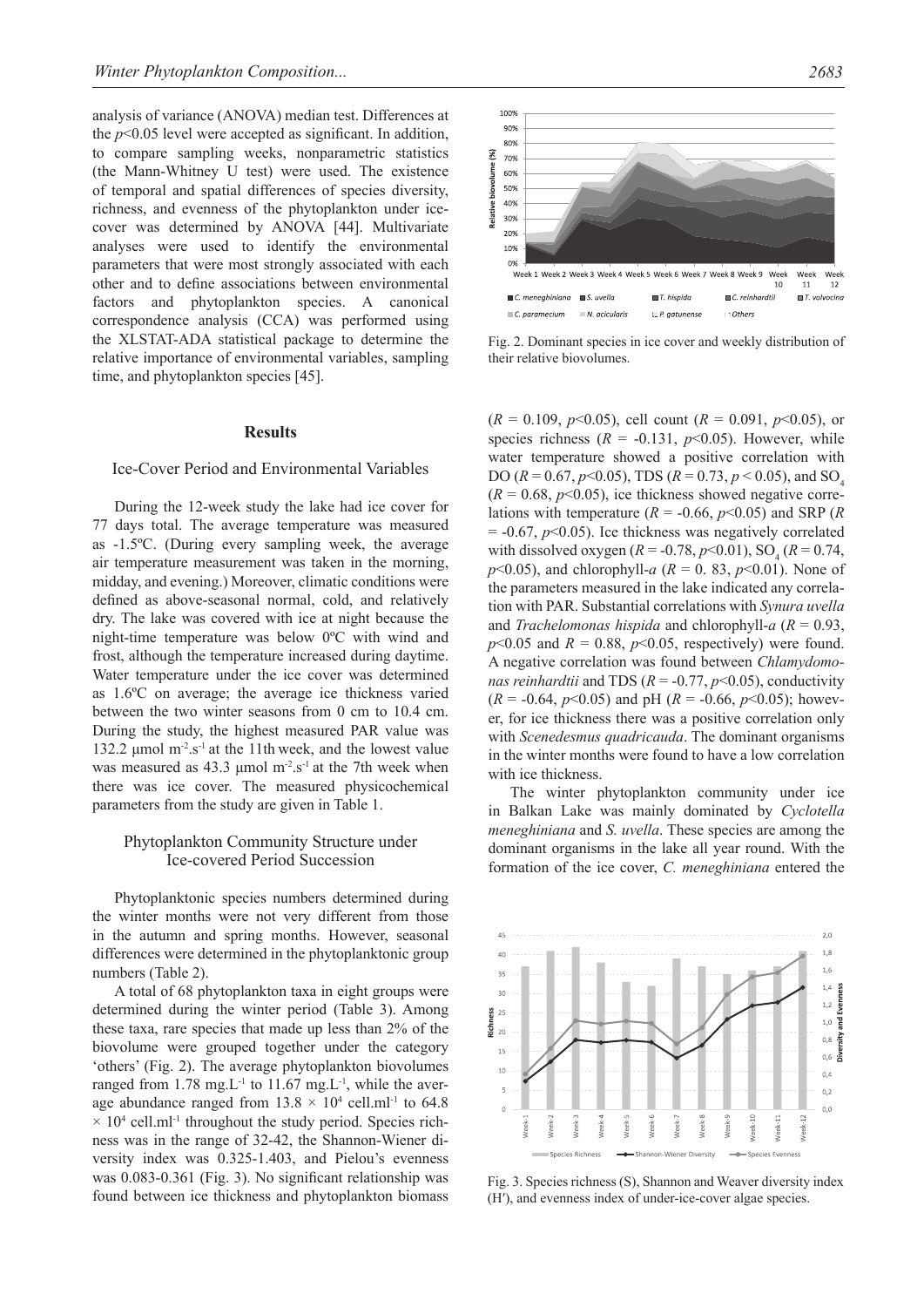

Fig. 4. Abundance, biovolume, and chlorphyll-*a* values determined during study in Balkan Lake.

stability period and started to increase its number by mid-December, which in turn increased its biovolume, and the species became the most abundant organism in the lake. At the beginning of January, in the samples taken after the snowfall, *S. uvella* began to increase in number and became the dominant organism both in terms of species number and biovolume. The increase of *S. uvell*a continued until February, making it one of the dominant organisms in spring.

Euglenoid species like *Euglena*, *Lepocinclis*, *Phacus*, and *Trachelomonas* are dominant organisms in the lake, especially during summer and autumn months; they were also represented in high numbers under the ice cover with *T. hispida* and *Trachelomonas volvocina*. The Chlorophyta among the dominant species in summer and autumn. During the study, *C. reinhardtii*, which is a filamentous, unicellular green alga within this group, was observed in the lake from early to mid-January during the snowy period. Among small chrysophytes, *Cryptomonas* spp. were determined to be represented in increased numbers due to their relatively smaller sizes; however, their biovolumes were lower than those of dinoflagellates. In the middle of January, *Cryptomonas paramecium* started to increase in number in the lake. Like *C. paramecium*, *Peridinium gatunense* also became apparent in the lake plankton at the end of the ice-cover. However, although they are dominant organisms in the lake during the summer and autumn months, blue-green algae were represented in low numbers, with relatively few species during the winter period. Abundance, biovolume, and chlorophyll-a values determined during the study period are given in Fig. 4.

#### Canonical Correspondence Analysis

CCA analysis was used to determine the relative abundance of lake phytoplankton and environmental factors. Fourteen taxa that were dominant in the phytoplankton community or exhibited an extreme increase in some weeks are shown in Fig. 5, along with their relationships with 10 different environmental factors. In the CCA biplot analysis, the eigenvalues of the first two axes were calculated as 0.63 and 0.39, respectively. The first axis of CCA explained 13.06% of the total variance in species, while the second



Fig. 5. Canonical correspondence analysis (CCA) results showing the sampling months, environmental variables, and 14 dominant taxa in Balkan Lake in the winter period. Environmental variables 0150 PAR: photosynthetically active radiation, DO: dissolved oxygen, NO<sub>3</sub>: nitrate, SRP: soluble reactive phosporus, sulphate: SO<sub>4</sub>, Con: conductivity, TDS: totally dissolved solids, Temp.: water temperature, Chl-*a*: chlorophyll-*a*. Phytoplanktonic algal species, *Cmen: Cyclotella meneghiniana, Ctum: Cymbella tumida, Dvul: Diatoma vulgaris, Naci: Nitzschia acicularis, Squa: Scenedesmus quadricauda, Crei: Chlamydomonas reinhardtii, Cova: Cryptomonas ovata, Cpar: Cryptomonas paramecium, Pgat: Peridinium gatunense, Suve: Synura uvella, Egra: Euglena gracilis, Lepo: Lepocinclis sp., This: Trachelomonas hispida, and Tvol: Trachelomonas volvocina*.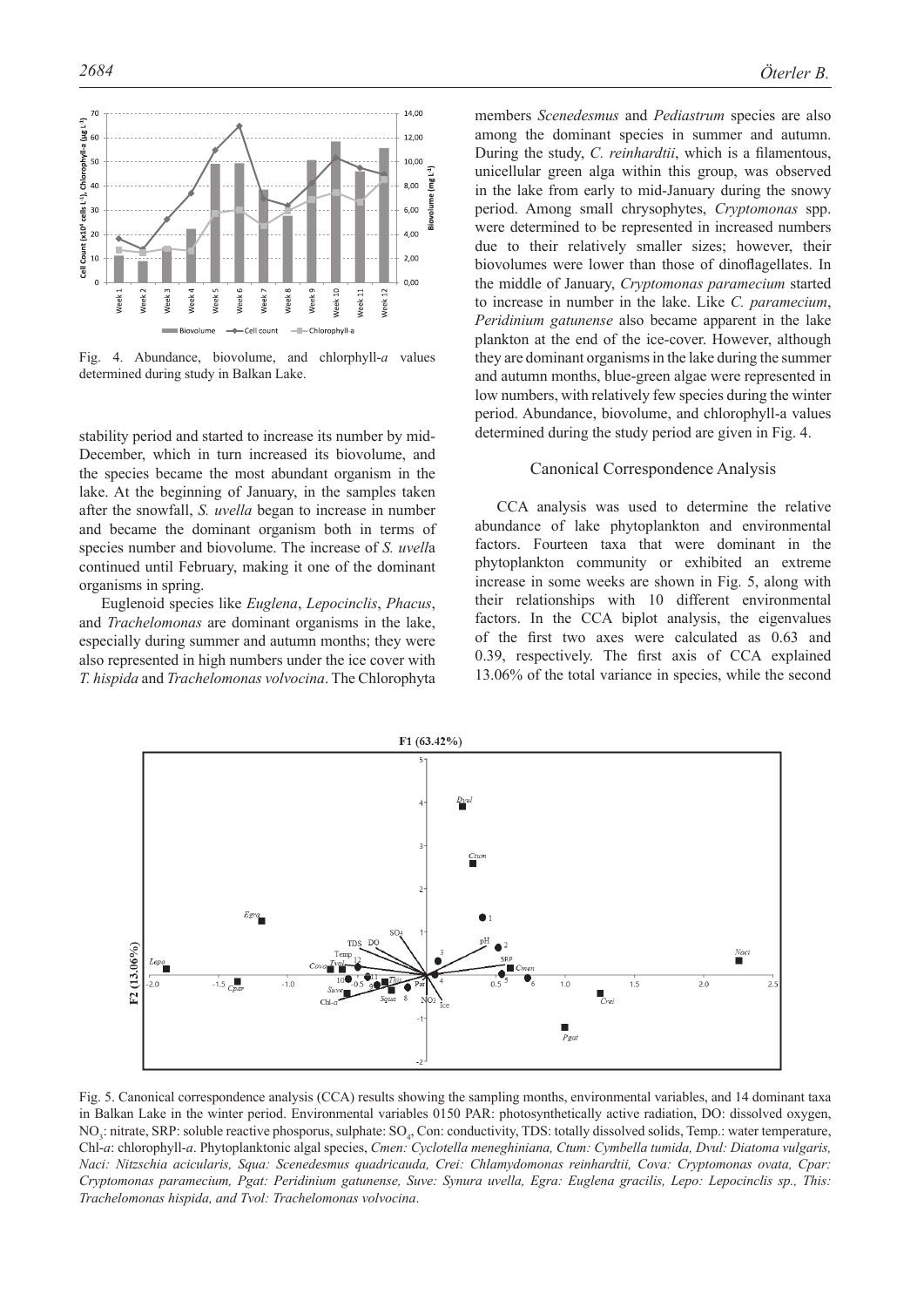axis explained 63.42% of the total variance. Especially in weeks 8-11, chlorophyll-*a* and *S. uvella* were correlated, and in weeks 8-9, *T. hispida* and *S. quadricauda* are correlated. *C. meneghiniana* was most highly related to SRP and least to pH in the first weeks of the study, while water temperature was correlated with *T. volvocina* and *Cryptomonas* species until the end of the study. There was no clear relationship between winter severity, ice thickness, and PAR.

#### **Discussion**

Ice cover in Balkan Lake remained continuous for several weeks during the winter months due to night temperature values below zero, leading to freezing of the upper water column, although the daytime temperature shows a relative increasing pattern toward midday of above zero values. During winter months, as the lakes are ice-covered and atmospheric entry is blocked, DO is only affected by photosynthesis and respiration [46]. Interpretation of DO data can be complicated by lateral transport and vertical mixing [47-48]. During the icecovered period, the oxygen concentration is extremely important for nutrient dynamics, the food web, and general functions of the ecosystem. Therefore, during this study, since oxygen entry from the atmosphere was prevented, DO values were determined to be extremely low. These values showed that the water of the lake could be defined as YSKYY criteria class III water, as the measured values were only due to photosynthesis and respiration [49]. As the ice-cover ended, the oxygen level increased; this was probably due to diffusion from the atmosphere. DO is one of the most significant limnological parameters for monitoring the exchange of water quality and aquatic life [50-51]. According to the EC directives put in place by the European Commission to protect the health of freshwater fish, the DO level in water must be over 4 mg/L for cyprinid species and over 6 mg. $L^{-1}$  for salmonid species. Nitrite levels in water must be under  $0.03$  mg. L<sup>-1</sup> for cyprinid species and under  $0.01$  mg. L<sup>-1</sup> for salmonid species [52]. In the present study, DO and nitrite levels in lake water were recorded as 1.23 mg.L-1, 18 mg. L<sup>-1</sup>, 0.189 mg. L<sup>-1</sup>, and 3.220 mg. L<sup>-1</sup>, which means that no nektonic organism could live in these extreme conditions. In another study carried out on water resources in the Balkan Arboretum, where the lake is located, high nitrite and nutrient levels were determined; these high levels were related to agricultural activities around the arboretum [53].

*C. meneghiniana*, which is a planktonic, centric diatom, was dominant in the phytoplankton succession of the lake during the ice-cover period until mid-January. After snowfall, *S. uvella* became the dominant organism of the lake under ice-cover, and it retained this dominance after the ice cover melted, especially during spring months. During the first half of the ice-cover period, *C. reinhardtii* and diatoms (mainly due to macrophytes submerged at the bottom, namely *Ceratophyllum*-dependent epiphytic diatoms) were dominant, especially in the beginning of the ice-cover period in the pond. After the second period of ice-cover, *Trachelomonas* species, *P. gatunense*, and *C. paramecium* were identified in high numbers and biovolume values in the lake.

The winter months – when the water temperature is close to 0ºC – are not suitable for phytoplankton growth, but these organisms still adapt to winter conditions [23]. When the water temperature below the ice is 0<sup>o</sup>C, centric diatom species like *Cyclotella* are known to grow well [54]. In addition, the interaction between light and nutrient availability is known to affect the distribution of *Cyclotella* spp. [55]. In a study carried out in Lake Erie during the winter months, a centric diatom, *Aulacoseira islandica*, was determined to be dominant, and another centric diatom, *Cyclotella* spp., was determined to be subdominant [56]. Similar results were found by Kiili et al., who reported high numbers of *Cryptomonas* sp. *C. paramecium* and *Cryptomonas ovata* among the subdominant organisms in Balkan Lake during the ice-cover period [57].

In extreme winter conditions, phytoplankton are dominated by small nanoplanktonic, heterotrophic, or mixotrophic species. These organisms are generally motile algae, such as dinophytes, cryptophytes, chrysophytes, or flagellate chlorophytes [58]. Despite convective mixing, smallcell flagellate species can maintain their position in the water column or move to places with better light conditions. This means that they can concentrate in large numbers in the upper water layer just below the ice cover [23, 57-58]. The dominant species we determined in our study mostly consisted of motile species, a finding that confirms the results of several previous studies [3, 23, 27, 25, 46, 57-58].

The dominant organisms of Balkan Lake from the second half of the winter period to spring months were *C. meneghiniana* and *S. uvella*. In particular, *S. uvella* was the dominant organism of the lake after snowfall, with its increased biovolume and chlorophyll-*a* values. *S. uvella* is highly correlated with chlorophyll-*a*, and especially after the ice-cover melted, it could be considered one of the main chlorophyll-*a* resources among phytoplanktonic organisms in the lake. The dominance of *S. uvella* has also been recorded by many previous researchers [25-27, 57].

According to the CCA analysis, there is a relationship between water quality parameters and temporal changes in dominant algae under ice cover. Considering the CCA results, it can be concluded that there is a substantial relationship between *S. uvella* and chlorophyll-*a*. Another dominant organism of the lake, *C. meneghiniana*, is found to be substantially correlated with SRP in the first weeks of the ice-cover period, and this is thought to influence the colonization of this species. This is because *Cyclotella* spp. growth is known to be specifically arranged according to the balance between light, nitrogen, and phosphorus [59]. Özkundakçı et al. found in their study that there is a positive correlation between ice thickness and *S. uvella*, *Chlamydomonas* spp., and *Cryptomonas* spp., but in our study no such correlation was determined. This difference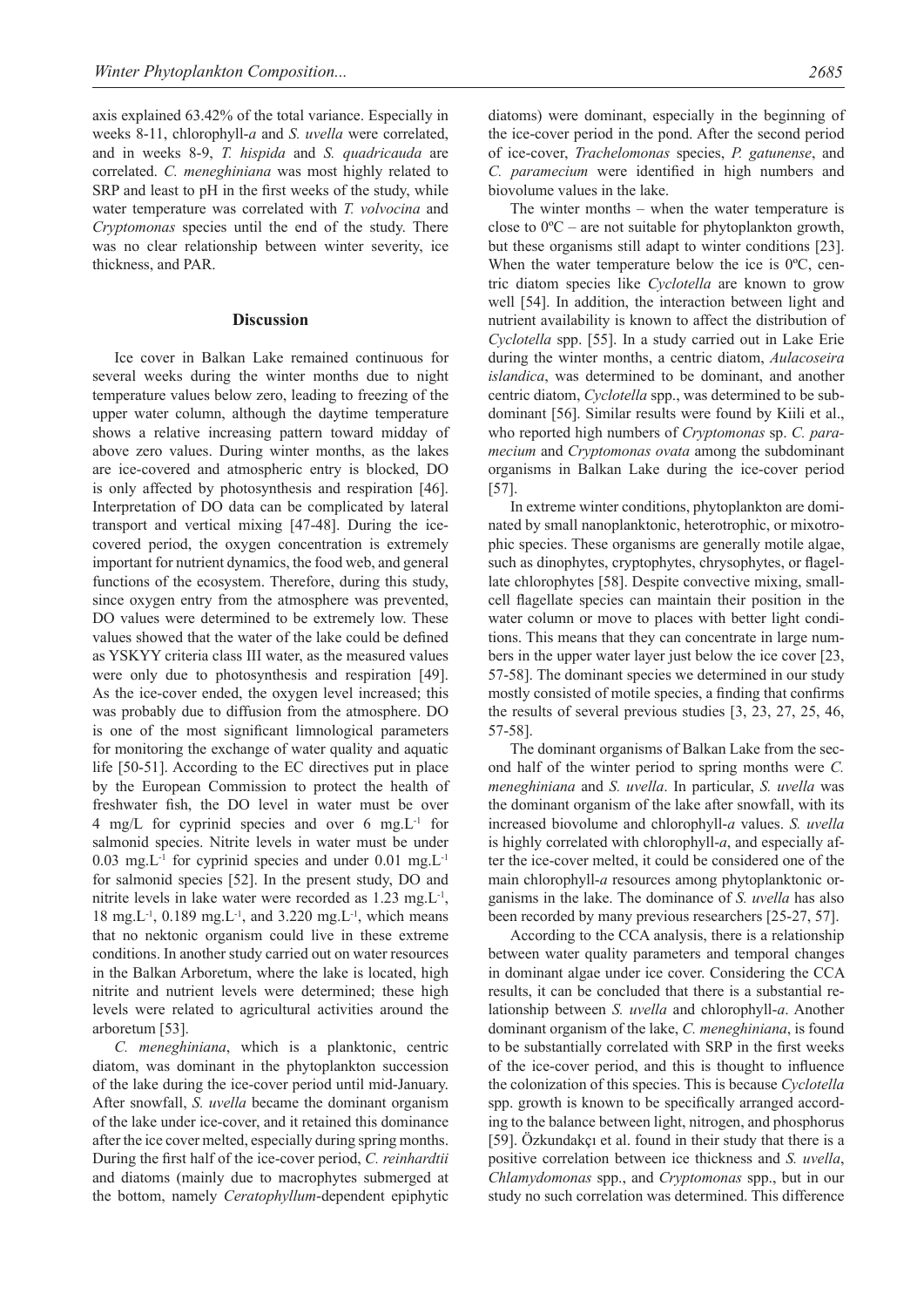can be attributed to the different ecologies and structures of the lakes studied [26]. The results of our CCA also revealed that there was no clear relationship between winter severity, ice thickness, and PAR.

#### **Conclusions**

The shallow, small Balkan Lake is covered with ice that decreases during winter months. Although phytoplankton growth under the ice cover is substantially related to temperature, the phytoplankton composition development is random. The dominant species composition in the lake before the ice cover continues until mid-winter and is replaced by motile, flagellated unicellular, and colonial species. These motile species create a spring bloom due to the effects of increased temperature, melting of the ice cover, and high nutrient concentrations. This event is thought to be affected by the absence of solar radiation and mechanical mixture under ice cover. The phytoplankton bloom and physicochemical structure formed by this event affect the trophic status of the lake in summer months.

#### **Acknowledgements**

I am grateful to Meriç Albay and Belgin Elipek for discussions that greatly improved this work. The author would like to thank to Volkan Aksoy for revising the English text and two anonymous reviewers for their fruitful comments.

#### **References**

- 1. LEPPÄRANTA M. Freezing of Lakes. Freezing of Lakes and the Evolution of their Ice Cover. Springer: Berlin Heidelberg, Germany, 301, **2015**.
- 2. HAMPTON S.E., AARON W., GALLOWAY E., POWERS S.M., OZERSKY T., WOO K.H., BATT R.D., LABOU S.G., O'REILLY C.M., SHARMA S., LOTTIG N.R., STANLEY E.H., NORTH R.L., STOCKWELL J.D., ADRIAN R., Ecology under lake ice. Ecology Letters, **20** (1), 98, **2017**.
- 3. DOKULIL M.T., HERZIG A., SOMOGYI B., VÖRÖS L., DONABAUM K., MAY L., NÕGES T. Winter conditions in six European shallow lakes: a comparative synopsis. Estonian Journal of Ecology, **63**, 111, **2014**.
- 4. LIVINGSTONE D.M., ADRIAN R. Modeling the duration of intermittent ice cover on a lake for climate-change studies. Limnology and Oceanography, **54**, 1709, **2009**.
- 5. MAGNUSON J.J., ROBERTSON D.M., BENSON B.J., WYNNE R.H., LIVINGSTONE D.M., ARAI T., AS-SEL R.A., BARRY R.G., CARD V., KUUSISTO E., GRA-NIN N.G., PROWSE T.D., STEWART K.M., VUGLINS-KI V.S. Historical trends in lake and river ice cover in the Northern Hemisphere. Science, **289** (1). 1743, **2000**.
- 6. SOMMER U., ADRIAN R., DOMIS L.D.S., ELSER J.J., GAEDKE U., IBELINGS B., JEPPESEN E., LÜRLING M., MOLINERO J.C., MOOIJ, W.M., Van DONK E, WINDER M. Beyond the plankton ecology group (PEG) model: mechanisms driving plankton succession. Annual

Review of Ecology, Evolution, and Systematics, **43**, 429, **2012**.

- 7. TANABE Y., KUDOH S., IMURA S., FUKUCHI M. Phytoplankton blooms under dim and cold conditions in freshwater lakes of East Antarctica. Polar Biology, **31**, 199, **2008**.
- 8. BRUESEWITZ D.A., CAREY C.C., RICHARDSON D.C., WEATHERS K.C. Under-ice thermal stratification dynamics of a large, deep lake revealed by high-frequency data. Limnology and Oceanography, **60**, 347, **2015**.
- 9. LEPPÄRANTA M. Modelling of formation and decay of lake ice. In: George G (ed) The impact of climate change on European lakes, vol **4**, 1st edn, Aquatic Ecology Series. Springer, Dordrecht, 63, **2010**.
- 10. BONDARENKO N.A., BELYKH O.I., GOLOBOKOVA L.P., ARTEMYEVA O.V., LOGACHEVA N.F., TIKHONOVA I.V. LIPKO I.A., KOSTORNOVA T.Y., PAR-FENOVA V.V., KHODZHER T.V., AHN T.S., ZO Y.G. Stratified distribution of nutrients and extremophile biota within freshwater ice covering the surface of Lake Baikal. Journal of Microbiology, **50**, 8, **2012**.
- 11. KIRILLIN G., LEPPÄRANTA M., TERZHEVIK A., GRANIN N., BERNHARDT J., ENGELHARDT C., EFREMOVA T., GOLOSOVS., PALSHIN N., SHERST-YANKIN P., ZDOROVENNOVA G., ZDOROVENNOV R. Physics of seasonally ice covered lakes: a review. Aquatic Sciences, **74**, 659, **2012**.
- 12. FORSSTROM L., SORVARI S., RAUTIO M., SONNIİNEN E., KORHOLA A. Changes in physical and chemical limnology and plankton during the spring melt period in a Subarctic Lake. International Review of Hydrobiology, **30**, 1, **2007**.
- 13. WANG K., LEPPÄRANTA M., REINART A. Modeling ice dynamics in Lake Peipsi. Internationale Vereinigung fur theoretische und angewandte, Limnologie, **29**, 1443, **2006**.
- 14. BENGTSSON L., HERSCHY R.W., FAIRBRIDGE R.W. Chapter 76, Ice covered lakes; Encyclopedia of lakes and reservoirs. Springer, Verlag, 863, **2012**.
- 15. HOOPER D.U., ADAIR E.D., CARDINALE B.J., BYR-NES, J.E.K., HUNGATE B.A., MATULICH K.L., GONZA-LEZ A., DUFFY J.E., GAMFELDT L., O'CONNOR M.I. A global synthesis reveals biodiversity loss as a major driver of ecosystem change. Nature, **486**, 105, **2012**.
- 16. O'CONNOR M.I., SELIG E.R., PINSKY M.L., ALTERMATT F. Toward a conceptual synthesis for climate change responses. Global Ecology and Biogeography, **21**, 693, **2012**.
- 17. HAMPTON S.E., MOORE M.V., OZERSKY T., STANLEY E.H., POLASHENSKI C.M., GALLOWAY A.W.E. Heating up a cold subject: prospects for under-ice plankton research in lakes. Journal of Plankton Research, **37**, 277, **2015**.
- 18. ADRIAN R., O'REILLY C.M., ZAGARESE H., BAINES S.B., HESSEN D.O., KELLER W., LIVINGSTONE D.M., SOMMARUGA R., STRAILE D., Van DONK E., WEY-HENMEYER G.A., WINDER M. Lakes as sentinels of climate change. Limnology and Oceanography, **54**, 2283, **2009**.
- 19. WILLIAMSON C.E., SAROS J.E., VINCENT W.F., SMOL J.P. Lakes and reservoirs as sentinels, integrators, and regulators of climate change. Limnology and Oceanography, **54**, 2273, **2009**.
- 20. DeSTASIO B.T., GOLEMGESKI T., LIVINGSTON D.M. Temperature as a Driving Factor in Aquatic Ecosystems. In: Likens, G.E. Encyclopedia of Inland Waters, 690, Elsevier B.V., **2009**.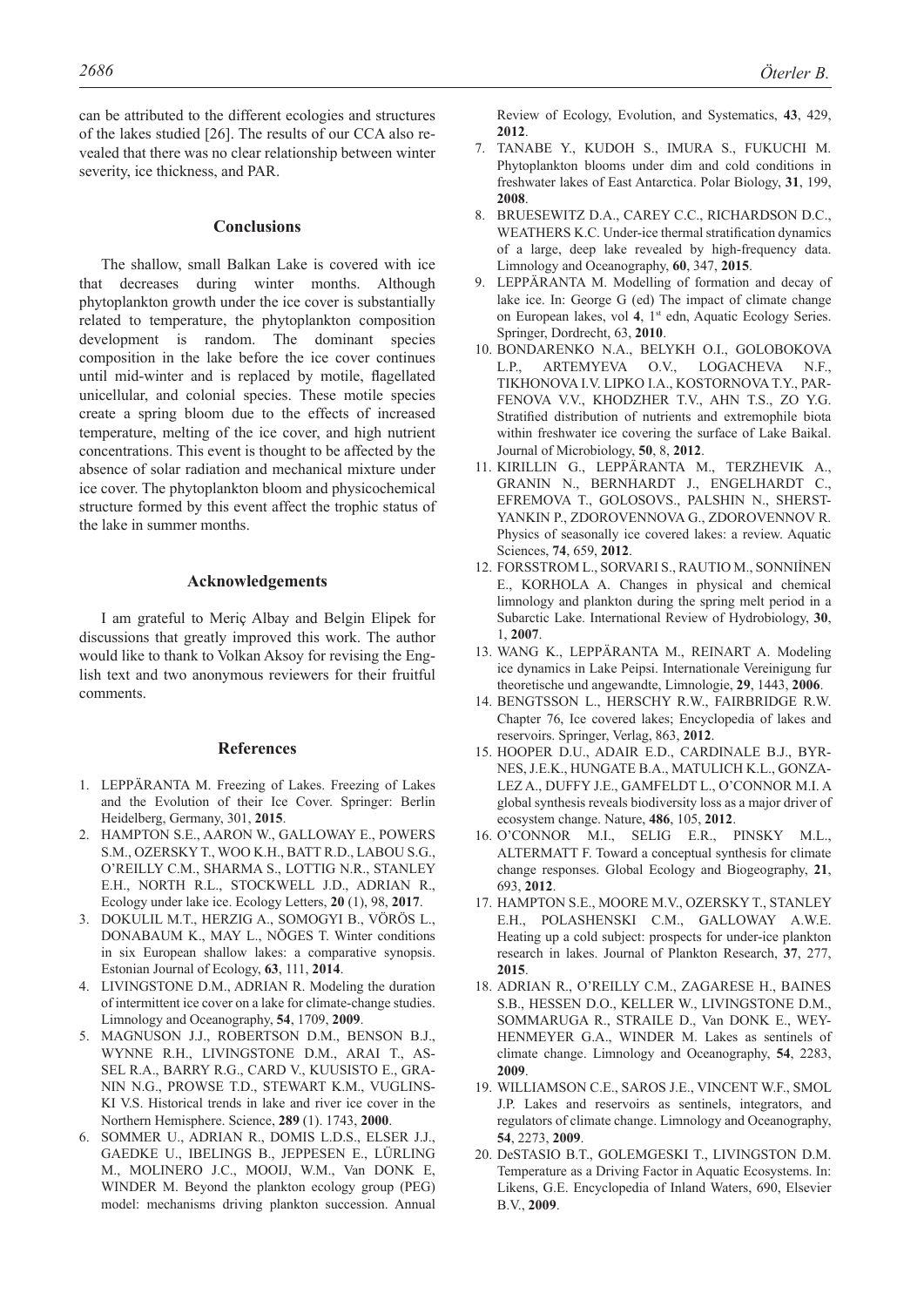- 21. SCHRÖDER A. Density -and size- dependent winter mortality and growth of late Chaoborus flavicans larvae. Plos One **8**, e75839, **2013**.
- 22. TWISS M.R., SMITH D.E., CAFFERTY E.M., CARRICK H.J. Phytoplankton growth dynamics in offshore Lake Erie during midwinter. Journal Great Lakes Research, **40**, 449, **2014**.
- 23. LENARD T., WOJCIECHOWSKA W. Effect of extremely severe winters on under-ice phytoplankton development in a mesotrophic lake (Eastern Poland). Oceanological and Hydrobiological Studies, **43** (2), 147, **2013**.
- 24. WOJCIECHOWSKA W., LENARD T. Effect of extreme serve winter on under-ice phytoplankton development in a mesotrophic lake (Eastern Poland). Oceanological and Hydrobiological Studies, **43** (1), 147, **2014**.
- 25. BABANAZAROVA O., SIDELEV S. SCHISCHELEVA S. The structure of winter phytoplankton in Lake Nero, Russia, a hypertrophic lake dominated by Planktothrix-like Cyanobacteria. Aquatic Biosystems, **9**, 18, **2013**.
- 26. ÖZKUNDAKCI D., GSELL A.S., HINTZE T., TAUSCHER H., ADRIAN R. Winter severity determines functional trait composition of phytoplankton in seasonally ice covered lakes. Global Change Biology, **22**, 284, **2016**.
- 27. KALINOWSKA K., GRABOWSKA M. Autotrophic and heterotrophic plankton under ice in a eutrophic temperate lake. Hydrobiologia, **777**, 111, **2016**.
- 28. TOKATLI C. Use of Statistical Methods in Water Quality Assesment: A Case Study of Balkan Arboretum Area in Trakya Unıversıty (Edirne, Turkey). Journal of Appiled Biological Sciences, 7 (3), 79, **2013**.
- 29. http://balkanarboretumu.trakya.edu.tr/pages/kurulus#. WKBNhjuLTIU T.C. Trakya Üniversitesi Balkan Arboretumu Canlı Ağaç Müzesi. (in Turkish) (Accessed date 12 Feb 2017).
- 30. https://www.mgm.gov.tr/veridegerlendirme/il-ve-ilceleristatistik.aspx?m=EDIRNE (Accessed date 02 Feb 2017)
- 31. DRIESCHER E., BEHRENDT H., SCHELLENBERGER G., STELLMACHER R. Lake Müggelsee and ist envrionment natural conditions and anthropogenic impacts. Internationale Revue der gesamten Hydrobiologie und Hydrographie, **78**, 327, **1992**.
- 32. GERTEN D., ADRIAN R. Climate-driven changes in spring plankton dynamics and the sensitivity of shallow polymictic lakes to the North Atlantic Oscillation. Limnology and Oceanography, **45**, 1058, **2000**.
- 33. NUSCH E. Comparison of different methods for chlorophyll and phaeopigment determination. Archiv für Hydrobiologie-BeiheftErgebnisse der Limnologie, **14**, 14, **1980**.
- 34. HILLEBRAND H., DÜRSELEN C., KIRSCHTEL D., POLLINGHER U., ZOHARY T. Biovolume calculation for pelagic and benthic microalgae. Journal of Phycology, **35** (2), 403, **1999**.
- 35. SUN J., LIU D. Geometric models for calculating cell biovolume and surface area for phytoplankton. Journal of Plankton Research, **25** (11), 1331, **2003**.
- 36. PESTALOZZI H.G. Das phytoplankton des susswasser Teil: 8 E. Schweizerbart'sche Verlagsbuchhandlund (Nagele U. Obermiller ), Stuttgart, 1, **1982**.
- 37. PRESCOTT G.W. Algae of Western Great Lake Area. Fifth printing. WMC. Brown Comp. Pub. Dubaque, lowa, 977, **1973**.
- 38. KOMAREK J., FOTT B. Die binnnengewässer. Band 26, Das phytoplankton des süßwassers. 7 Teil, 1. Hälfte, Chlorophyceae (Grünalgen), Ordnung: Chlorococcales. E. Schweizerbart'sche Verlagsbuchhandlung, Stuttgart, **1983**.
- 39. KRAMMER K., LANGE-BERTALOT H. Bacillariophyceae. 1-4 Teil. Süsswasserflora von Mitteleuropa. H. Ettl, J. Gerloff, H. Heynig, and D. Mollenhauer (editors). Fischer-Verlag, Stuttgart, Germany, 1984-2004.
- 40. KOMAREK J., ANAGNOSTIDIS K. Cyanoprokariota. 2. Teil: Oscillatoriales. In: Büdel B, Gärtner G, Krienitz L, Schagerl M(eds) Süßwasserflora von Mitteleuropa. Elsevier, Heidelberg, 750, **2005**.
- 41. HINDAK F. Colour Atlas of Cyanophytes. VEDA, Bratislava, 253, **2008**.
- 42. KRISTIANSEN J., PREISIG H.R. Phylum Chrysophyta (Golden Algae). In: The freshwater algal flora of the British Isles. An identification guide to freshwater and terrestrial algae. Second edition. (John, D.M., Whitton, B.A. & Brook, A.J. Eds), Cambridge: Cambridge University Press, **2011**.
- 43. GUIRY M.D., GUIRY G.M. AlgaeBase. World-wide electronic publication, National University of Ireland, Galway. 2017. http://www.algaebase.org; (searched on 31 January **2017**)
- 44. SPSS 22.0 IBM Corp. Released. IBM SPSS Statistics for Windows, Version 22.0. Armonk, NY: IBM Corp., **2013**.
- 45. ADDINSOFT, XLSTAT. Data analysis and statistics with MS Excel. Addinsoft, NY, USA, xlstat available at http:// www.xlstat.com/en/home, **2015**.
- 46. BERTILSSON S., AMY B., CAREY C.C., FEY S.B., GROSSART H-P., GRUBISIC L.M., JONES I.D., GEORGIY K., LENNON J.T., ASHLEY S., SMYTH R.L. The under-ice microbiome of seasonally frozen lakes. Limnology and Oceanography, **58** (6), 1998, **2013**.
- 47. TERZHEVIK A., GOLOSOV S., PALSHIN N., MITROKHOV A., ZDOROVENNOV R., ZDOROVENNOVA G., KIRILLIN G., SHIPUNOVA E., ZVEREV I. Some features of the thermal and dissolved oxygen structure in boreal, shallow ice covered Lake Vendyurskoe. Russian Journal of Aquatic Ecology, **43**, 617, **2009**.
- 48. SALONEN K., PULKKANEN M., SALMI P., GRIFFITHS R.W. Interannual variability of circulation under spring ice in a boreal lake. Limnology and Oceanography, **59** (6), 2121 **2014**.
- 49. YSKYY. Surface Water Quality Management Framework (In Turkish). Official Journal of the publication: Date 15.04.2015, No. 29327, **2015**.
- 50. WETZEL R.G. Limnology: Lake and River Ecosystems. Gulf Professional Publishing, Academic Press, San Diego, 1006, **2001**.
- 51. MANAHAN S.E. Water Chemistry: Green Science and Technology of Nature›s Most Renewable Resource. Taylor & Francis Group, CRC Press, 416, **2011**.
- 52. EC (European Communities). EC of the European Parliament and of the council of 6 September 2006 on the quality of fresh waters needing protection or improvement in order to support fish life. Directive 2006/44, **2006**.
- 53. TOKATLI C. Assessment of Agricultural Pressures on Freshwater Resources of Balkan Arboretum Area (Edirne, Turkey) in A Multistatistical Perspective. 2nd International Conference on Geography, Environment and GIS, 21-23 May 2015, Targoviste, Romania, **2015**.
- 54. D'SOUZA N.A., KAWARASAKI Y., GANTZ J.D., LEE Jr R.E., BEALL B.F.N., SHTARKMAN Y.M., KOCER Z.A., ROGERS S.O., WILDSCHUTTE H., BULLERJAHN G.S., McKAY R.M.L. Diatom assemblages promote ice formation in large lakes. ISME Journal, **7** (8), 1632, **2013**.
- 55. SAROS J.E., ANDERSON N.J. The ecology of the planktonic diatom *Cyclotella* and its implications for global